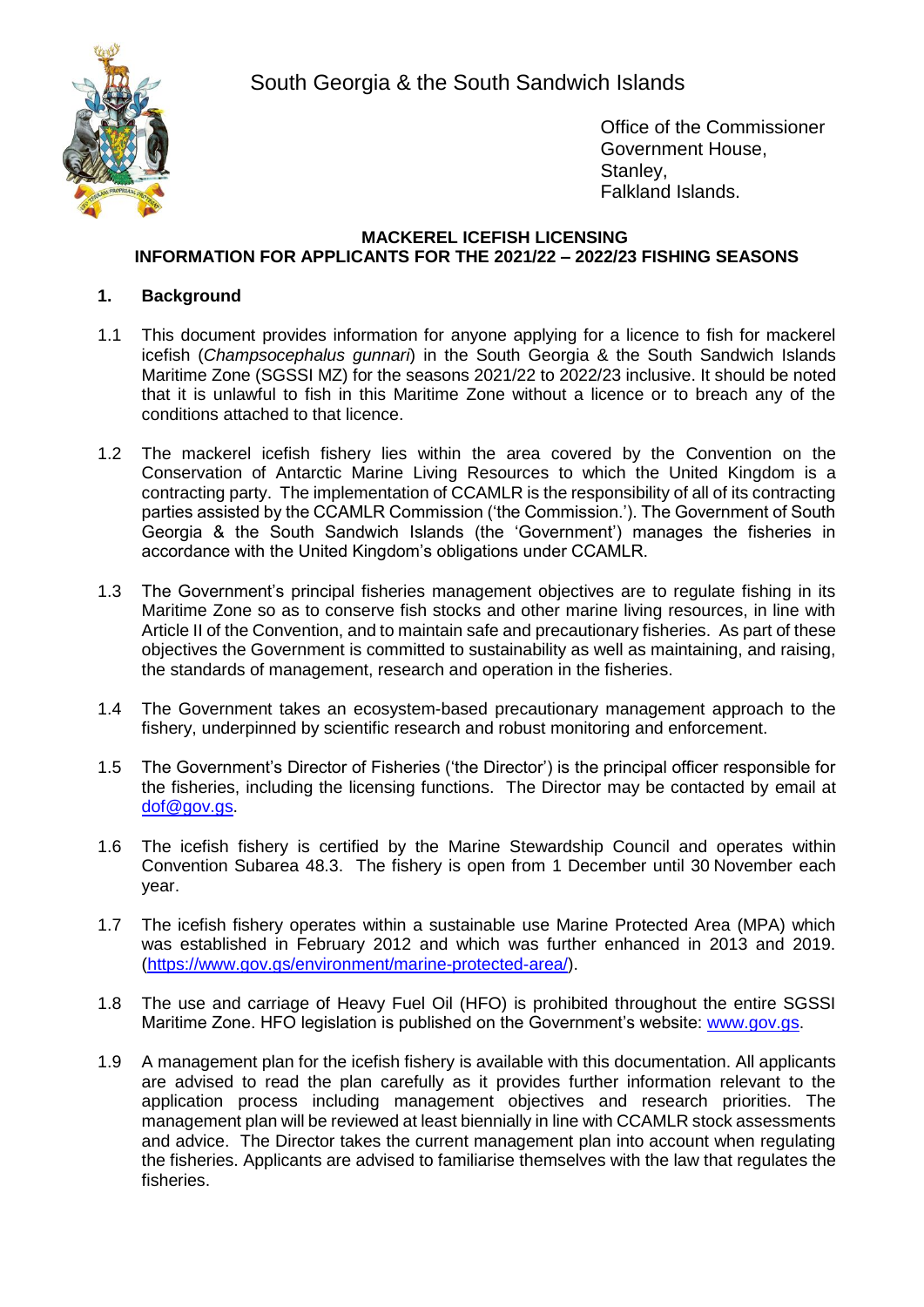- 1.10 The principal legislation is the Fisheries (Conservation and Management) Ordinance 2000 as amended ('FCMO'). The FCMO is published on the Government's website: [https://www.gov.gs/docsarchive/Legislation/Fisheries%20\(Conservation%20and%20Manag](https://www.gov.gs/docsarchive/Legislation/Fisheries%20(Conservation%20and%20Management)%20Ordinance%202000.pdf) [ement\)%20Ordinance%202000.pdf](https://www.gov.gs/docsarchive/Legislation/Fisheries%20(Conservation%20and%20Management)%20Ordinance%202000.pdf) .
- 1.11 Applicants are also advised to familiarise themselves with the Compliance and Enforcement framework documentation. This documentation has been developed for all fisheries operating within the SGSSI Maritime Zone.

### **2 Licences, Quota and Fees**

- 2.1 Successful applicants will be offered a 2-year licence.
- 2.2 The Commission for the Conservation of Antarctic Marine Living Resources (CCAMLR) sets the catch limits of mackerel icefish in Subarea 48.3. The CCAMLR management objective for the fishery is to limit removals to allow a minimum of 75% of the biennial survey estimated biomass to remain after 2 years' exploitation, in the absence of recruitment in the stock (the addition of juvenile fish to the population). The Government's management strategy is generally more precautionary than that which would be permitted by CCAMLR, with an 8,000 tonnes biennial survey biomass index reference limit, below which a fishery is not permitted. The biomass estimated from the most recent biennial survey is 22,047 tonnes (with a lower one-sided 5<sup>th</sup> percentile estimate of 13,279 tonnes).
- 2.3 CCAMLR has set a catch limit of 1,457 tonnes for the 2021/22 season and 1,708 tonnes for the 2022/23 season. Given the nature of the stock the catch limits set by CCAMLR for this two-year period are within the Government's biomass survey index reference limit. To avoid exceeding CCAMLR catch limits the Government expects to set a quota of 1,450 tonnes for the 2021/22 season and 1,700 tonnes for the 2022/23 season.
- 2.4 Fishing is restricted to South Georgia only and no fishing is permitted at Shag Rocks (West of  $40^{\circ}$  W
- 2.5 For each of the 2021/22 and 2022/23 seasons the licence fee will consist of an access fee of £23,604 per month and a quota fee of £71 per tonne.

### **3. By-catch limits**

3.1 By-catch limits for the 2021/22 and 2022/23 seasons are listed in CM 33-01 (1995) and CM 42-01 (2021).

### **4. Application and Licensing Procedure**

- 4.1 The number of licences is dependent on the scientific advice received on quota and the management requirements of the fishery (see management plan). It is expected that for the 2021/22 and 2022/23 seasons the Government will make a maximum of three licences available, however this is not guaranteed.
- 4.2 The deadline for applications is **Friday 25 February 2022.** Applicants should note that the local time zone is GMT-3. **Applications received after this date will not be considered.**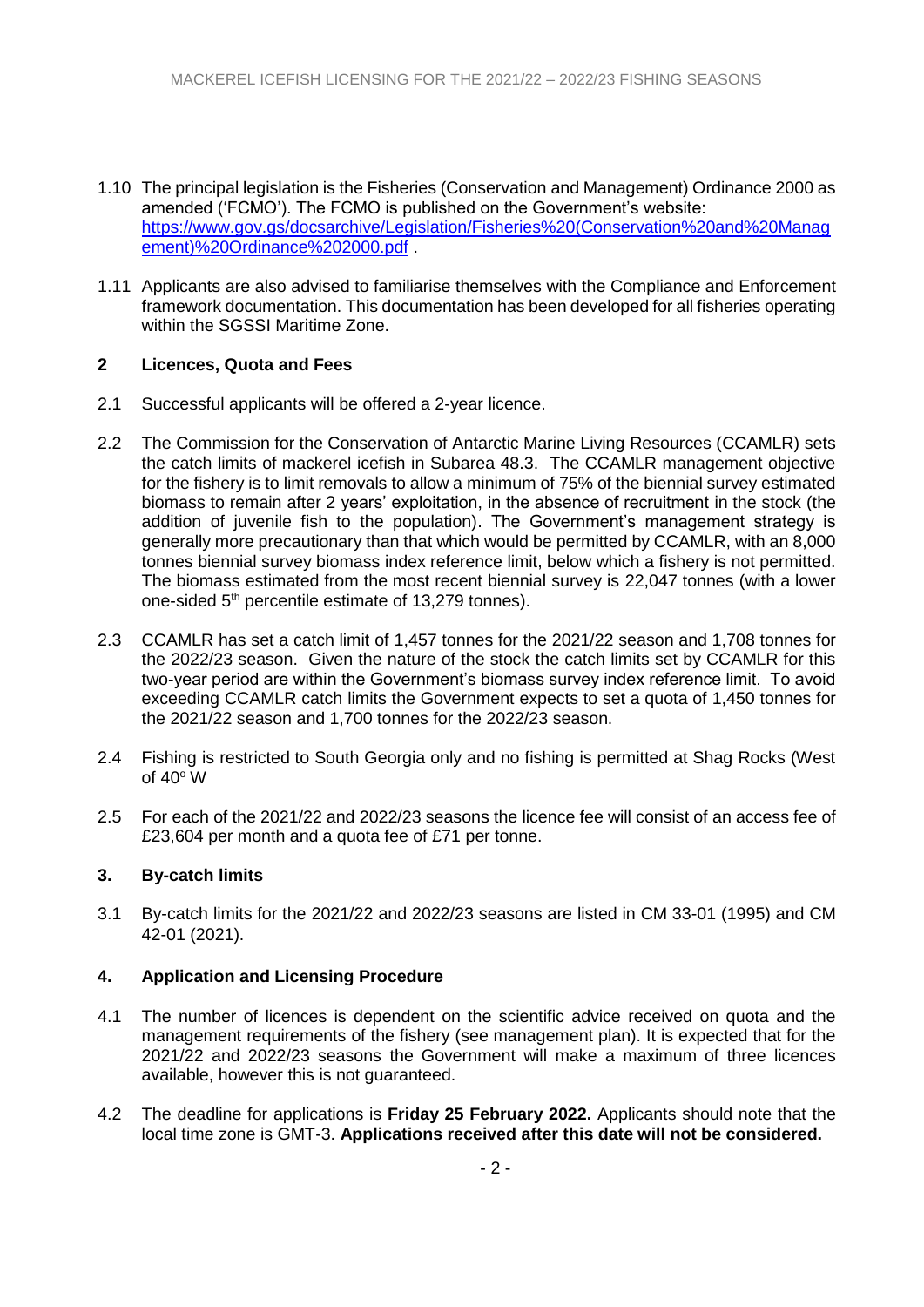- 4.3 No application will be considered from an applicant that owes money to the Government or to the UK Government; or where an Associate<sup>1</sup> of the applicant owes money to either Government.
- 4.4 Applications should be made by sending a completed application form (available from the Government web-site at [www.gov.gs\)](http://www.gov.gs/), together with the required supporting documentation, to the Director of Fisheries by email  $(dof@gov,gs)$ . The application form and all supporting documentation must be submitted in English; any supporting documentation not originally in English must be accompanied by an accurate English translation.
- 4.5 Whilst every reasonable effort will be made to preserve the confidentiality of any application neither the Government nor any of its officers will accept any liability or responsibility for any information supplied by an applicant becoming known to a third party including a competitor. All information received from an applicant will be treated as commercially confidential unless it is already in the public domain.
- 4.6 The application process is in three stages:

1

- (i) Stage 1: All applications will be assessed for compliance with certain minimum standards. These are set out at **Annex A**. The purpose of these minimum standards is to establish a consistent operational baseline for all vessels in the fisheries, and in particular to ensure that appropriate standards of safety and compliance are met. The supporting documentation specified in Annex A must be submitted with the application. Applications which do not meet these minimum standards will be rejected.
- (ii) Stage 2: All applications that meet the minimum standards will be assessed and scored against four criteria (compliance, welfare and safety, raising fishery standards, and experience) which underpin the management of the fishery. A maximum of 100 points may be awarded. Further details of these criteria can be found at **Annex B**. The Director may take other relevant information into account. Where more applications are received with respect to vessels that meet all the licensing criteria than there are licences that can be issued then the Director will favour applications that score more highly than others. This is subject nevertheless to any advice or direction that may be given to the Government and its Director in Stage 3.
- (iii) Stage 3: In accordance with the requirements of FCMO, the Director will consult with the Secretary of State for Foreign Commonwealth and Development Affairs to establish whether there are any implications for UK foreign policy in connection with the proposed licensing of vessels. The Director is required to act in accordance with any advice received (see **Annex F**). Ordinarily, all communications between the Director and the Secretary of State are confidential.
- 4.7 Applicants should set out all the information that they wish the Director of Fisheries to consider in the appropriate section of the application form. All statements should be supported with appropriate documentary evidence, which should be provided with the application form.

<sup>1</sup> See **Annex C** for the meaning of this term – note the term encompasses 'former entities' that owed either GSGSSI or the UK Government £5k or more within the previous 10 years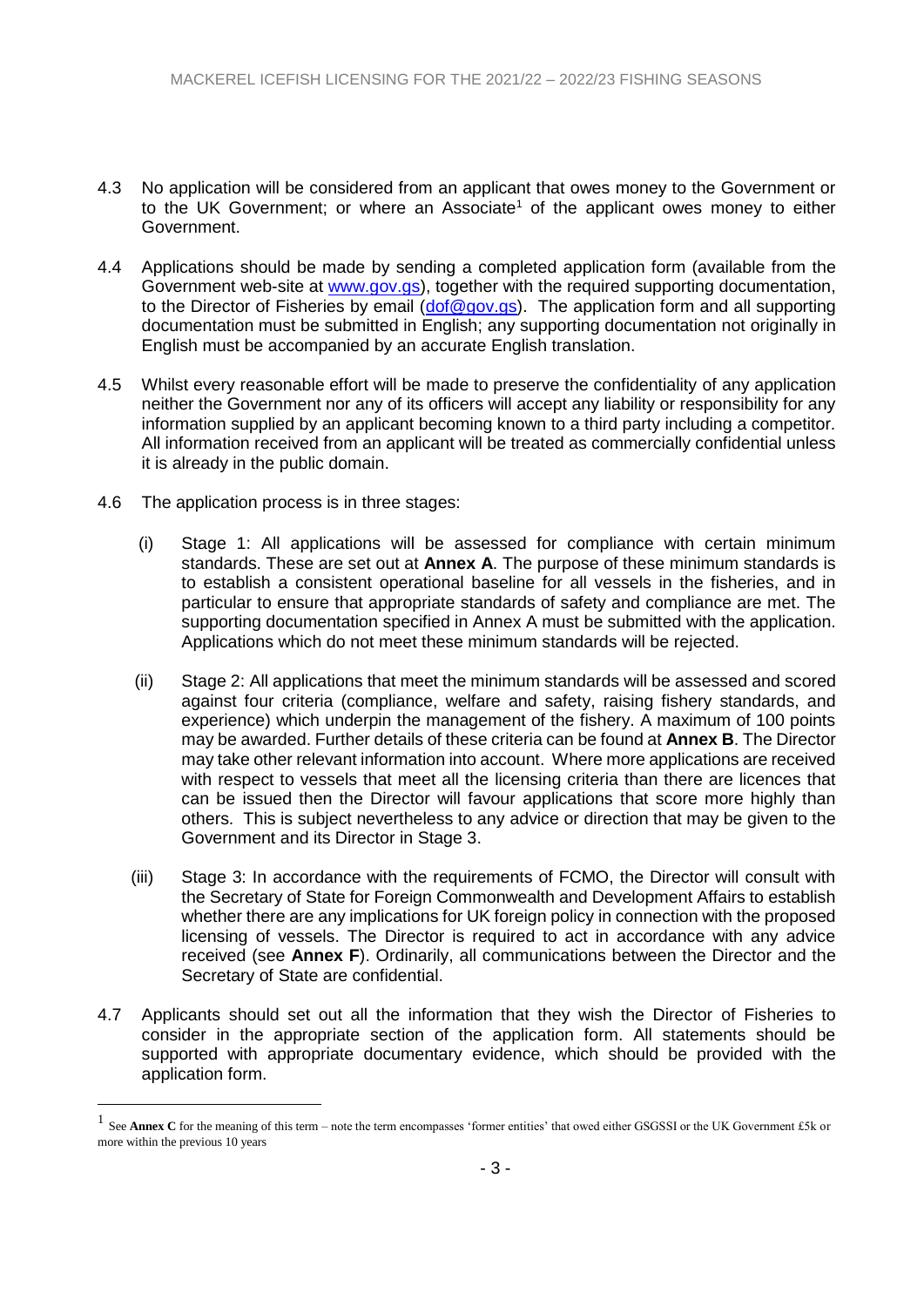- 4.8 Applicants must promptly provide such further information or other assistance as the Director of Fisheries may reasonably require in order to assess and score the application. In the absence of such further information or assistance the Director shall be entitled to disregard the application.
- 4.9 The Director of Fisheries reserves the right to give preference in the granting of licences to vessels that are flagged to the UK or to Crown Dependencies or to Overseas Territories of the UK (UKOTs).
- 4.10 The Government is committed to eliminating Illegal, Unreported and Unregulated<sup>2</sup> fishing (IUU fishing) in its waters and to maintaining an effective regime for detecting, deterring, investigating and prosecuting anyone engaged in IUU fishing.
- <span id="page-3-0"></span>4.11 All applicants should assume that, subject to a consideration of the relevant circumstances, including any mitigating circumstances, that the Director will not grant a licence in respect of any vessel:
	- (i) which is found to have been involved, or to be involved, in IUU fishing;
	- (ii) where the applicants, owners, charterers or operators of the vessel, or any Associate<sup>3</sup> of the applicants, owners, charterers or operators of the vessel, are found to have been involved, or to be involved, in IUU fishing; or
	- (iii) where the crew members or any Associate of the crew members are found to have been involved, or to be involved, in IUU fishing.
- 4.12 In ascertaining these matters the Director may have regard to the CCAMLR IUU vessel list, regional fisheries management organisation (RFMO) IUU lists, the UK's IUU vessel lists, those lists held by other flag states or the European Union, or to such other information as the Director deems appropriate.
- 4.13 All applicants are advised that where a licence has been granted with respect to a vessel and that if is subsequently determined that any of the conditions set out in paragraph [4.11 above](#page-3-0) are found to have applied either at the point of application or at any time thereafter, that the licence granted is liable to be suspended and/or revoked.
- 4.14 If the Government, or the UK Government, is owed money by a debtor in connection with any fishery (including, but not limited to, unpaid quota/access fees, unpaid penalties and/or fines, and unpaid damages or costs awarded by a Court or arbitral tribunal), this is likely:
	- (i) to preclude the offer of a licence in respect of a vessel which is or which will be when in the Maritime Zone owned, chartered or operated whether solely or jointly by the debtor or by any Associate thereof; and
	- (ii) to result in the suspension and/or revocation of any licence that has been granted.

<u>.</u>

<sup>2</sup> See **Annex C** for the meaning of these terms.

<sup>3</sup> See **Annex C** for the meaning of these terms.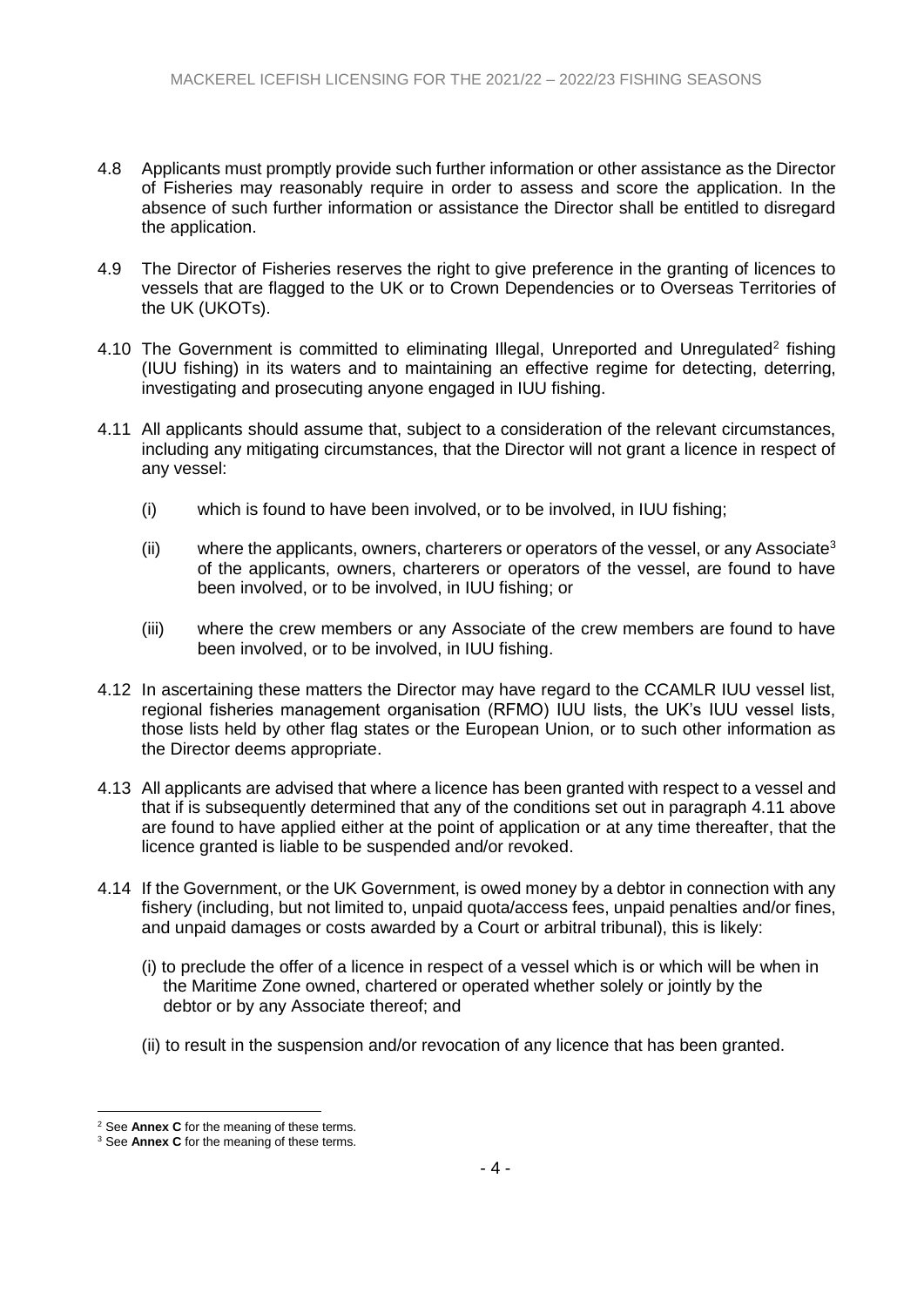4.15 The Government intends to notify applicants of the outcome of the application process by Monday 14 March 2022.

### **5. Licence Conditions & Pre-season Licensing Inspection**

- 5.1 Every licence is subject to a number of common conditions. These are set out in **Annex D**.
- 5.2 All vessels in respect of which licences have been granted must report to the Government Officer at King Edward Point (KEP) or such other location as may be specified in the Director's absolute discretion, to submit to a pre-season licensing inspection. The purpose of the inspection is to enable the Government to be satisfied that the vessel conforms to the specification set out in the licence application and complies with relevant CCAMLR Conservation Measures and other conditions of licence so far as they apply as that time.
- 5.3 A vessel that fails the licensing inspection is not permitted to commence fishing activity until, in the opinion of the Government, the grounds upon which it failed the inspection have been remedied.
- 5.4 Licence conditions must be complied with continuously and throughout the entire season. A breach of licence conditions may lead to:
	- (i) the suspension and/or revocation of a licence;
	- (ii) the imposition of an administrative penalty; and/or,
	- (iii) the institution of criminal and/or civil proceedings.
- 5.5 **Annex E** sets out the Government's Compliance and Enforcement framework for icefish fishery licensing and operation.

### **6. Prohibitions regarding transfers of licences or quota etc**

- 6.1 Licences are granted to vessels. Licence holders cannot transfer any unused quota from one vessel to another, or a licence from one vessel to another.
- 6.2 If, for any reason, a licensed vessel is unable catch all of the quota allocated to it in a season, the Director has the right to reallocate any, all or none of the otherwise unused quota to another vessel or vessels for the remainder of the season.

### **7. Payment Terms**

- 7.1 Quota fees for 2021/22 are payable on or before 30 April 2022. Quota fees for 2022/23 are payable on or before 30 November 2022. Access fees will be payable at least seven days before the intended start of fishing.
- 7.2 If the fees due have not been received by the Government then the licenced vessel will not be allowed or authorised to catch any fish in the Maritime Zone until payment has been received in full. Applicants should also note that any delay in paying fees due may lead to the suspension or revocation of the licence.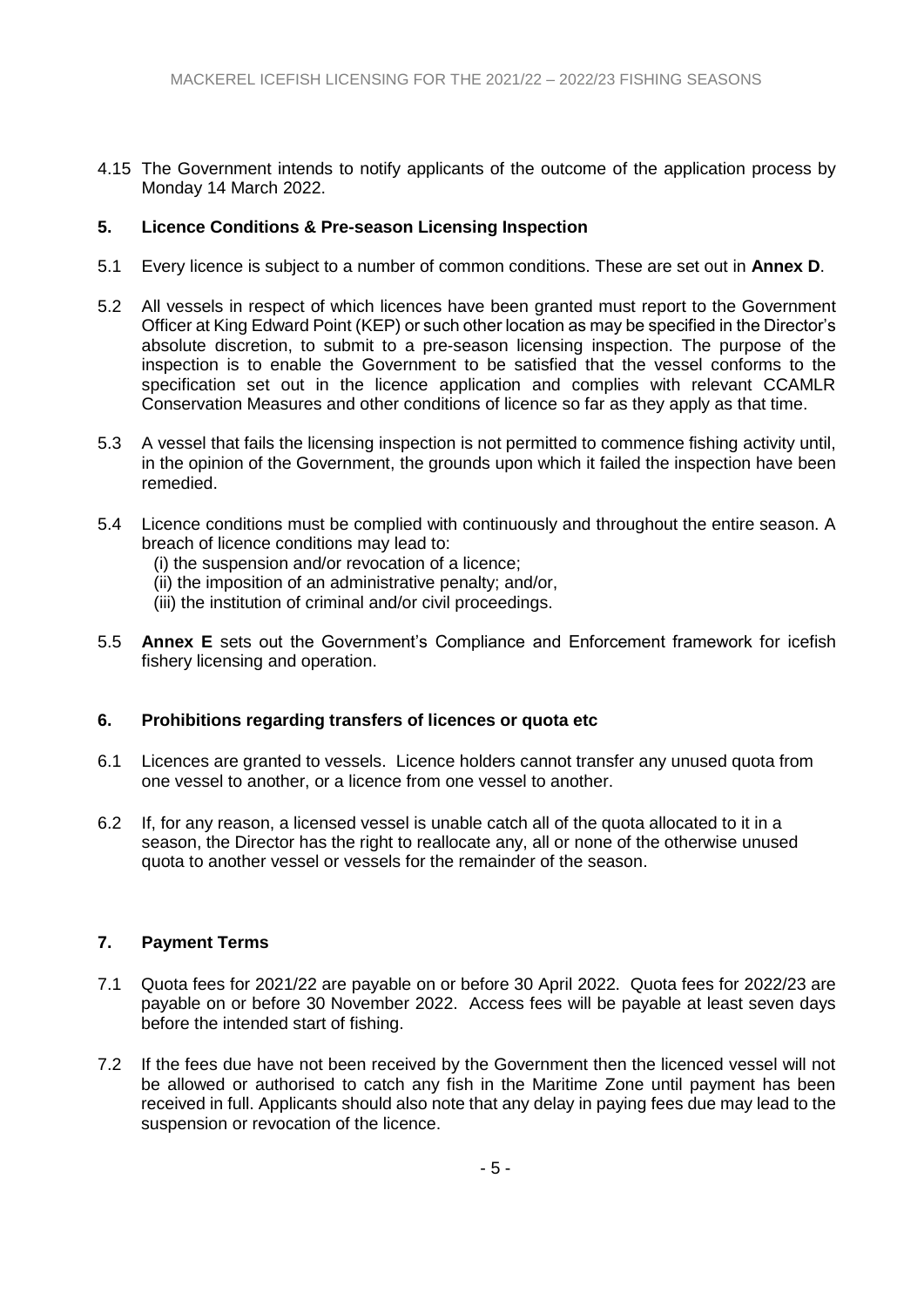7.3 Fees will not be refunded once they have been paid. Quota is not transferable between vessels.

> **Director of Fisheries Government of South Georgia & the South Sandwich Islands 02 February 2022**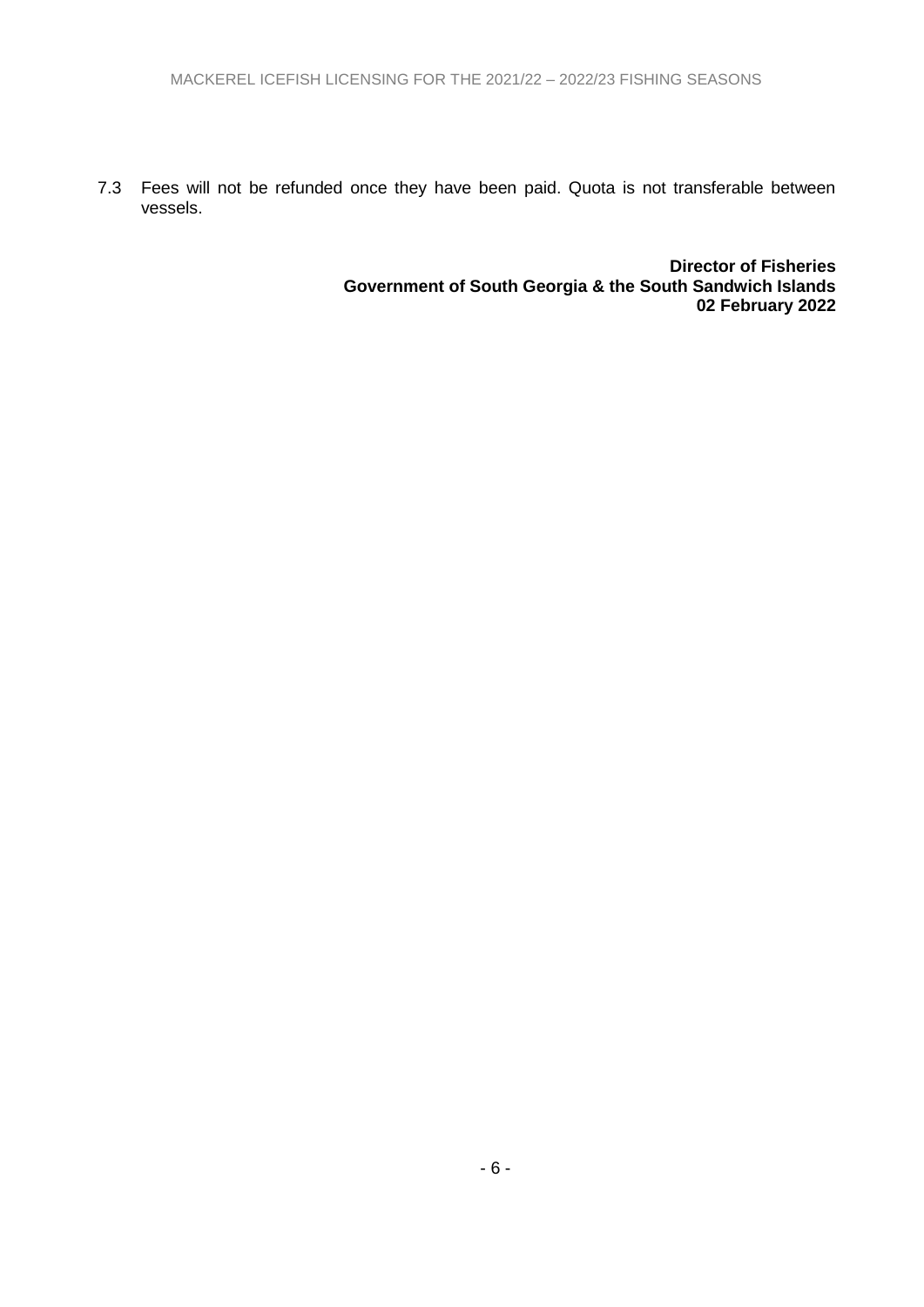### **ANNEX A MINIMUM STANDARDS**

In order to be considered for a licence the following minimum standards must be met**:**

1. The vessel must be flagged to a CCAMLR Member State which has a bilateral agreement with the UK allowing the deployment of CCAMLR observers.

A copy of the vessel's registration with the flag state concerned must be supplied.

- 2. The vessel must have:
	- an IMO number:
	- an operational and tamperproof Vessel Monitoring System on board that complies with CCAMLR specifications and the guidance set out in Annex D;
	- an operational Class A Automatic Identification System (AIS).

Documentary evidence in support of these matters must be supplied.

- 3. The following documents in respect of the vessel must be supplied:
	- a Flag State safety certificate;
	- a certificate of insurance or other financial security of civil liability for bunker oil pollution damage;
	- a ship sanitation certificate;
	- a wreck removal certificate;
	- a fire plan for the vessel:
	- a contingency plan in case of emergency; and
	- a plan of the vessel.
- 4. The vessel must have VMS records for a continuous period of two years beginning on 1 March 2020 or, if the vessel is a new vessel which only became operational since that date, from the date on which she became operational.

These VMS records, validated by the state to which she was flagged, must be supplied.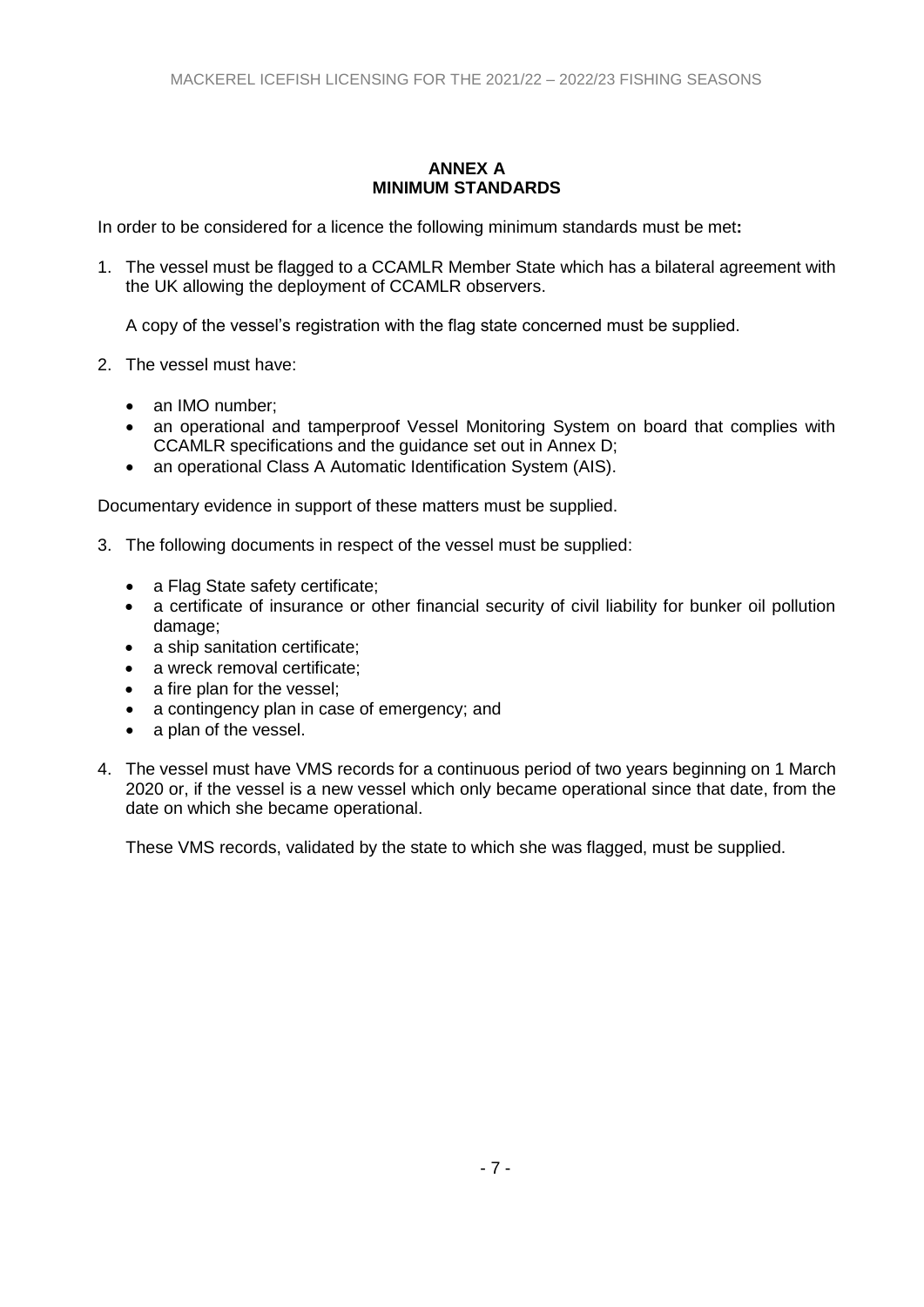#### **ANNEX B MACKEREL ICEFISH LICENSING CRITERIA**

The Director of Fisheries will assess applications against the following criteria. Applicants are advised to set out clearly how they meet these criteria in their applications and should support their statements with relevant documentary evidence.

### **1) Compliance (maximum score 30):**

- The compliance record in SGSSI, in other Convention Areas, and elsewhere of the applicants, owners, operators, charterers and vessel over the preceding 10 years.
- Evidence of due diligence having been undertaken in relation to the recruitment of suitable officers and crew and their involvement or potential involvement in any IUU activities who will be on the vessel when in the Maritime Zone.

### **2) Welfare and safety (maximum score 30):**

- The characteristics of the vessel, including overall age, condition, and ice classification.
- Evidence of safety protocols and standards, contingency planning, safety training and equipment on board the vessel.
- Evidence of the support for crew welfare and safety currently in place on board the vessel, such as medical provision.
- Evidence of commitment to or working towards achieving ILO188 equivalent standards on crew welfare, such as conditions of service, accommodation and food, occupational safety and health protection, and social security.

## **3) Raising fishery standards (maximum score 20):**

- Evidence of previous contributions to fisheries science and the raising of fishery standards in SGSSI, in other Convention Areas, and in other fisheries.
- Evidence of vessel and crew capability and capacity and experience to support science within the SGSSI Maritime Zone as set out in the fishery management plan.
- Evidence of processes to reduce impacts on the environment during fishing AND nonfishing operations such as improved vessel/operational efficiency to reduce carbon emissions or procedures to reduce transfer of marine invasive species.

### **4) Experience (maximum score 20):**

- Operational experience of the operator or charterer, and associated officers and crew, in SGSSI, other Convention Areas, and in similar fisheries.
- Demonstration of how experience is being applied to support the successful operation of the vessel and in furthering the objectives of the Government, CCAMLR and/or fisheries within other jurisdictions.
- Evidence of past catch effectiveness of target species while ensuring minimisation of bycatch.

**The Director of Fisheries may also take into account other information provided by the applicant that falls outside these criteria that is relevant to the fishery and its management**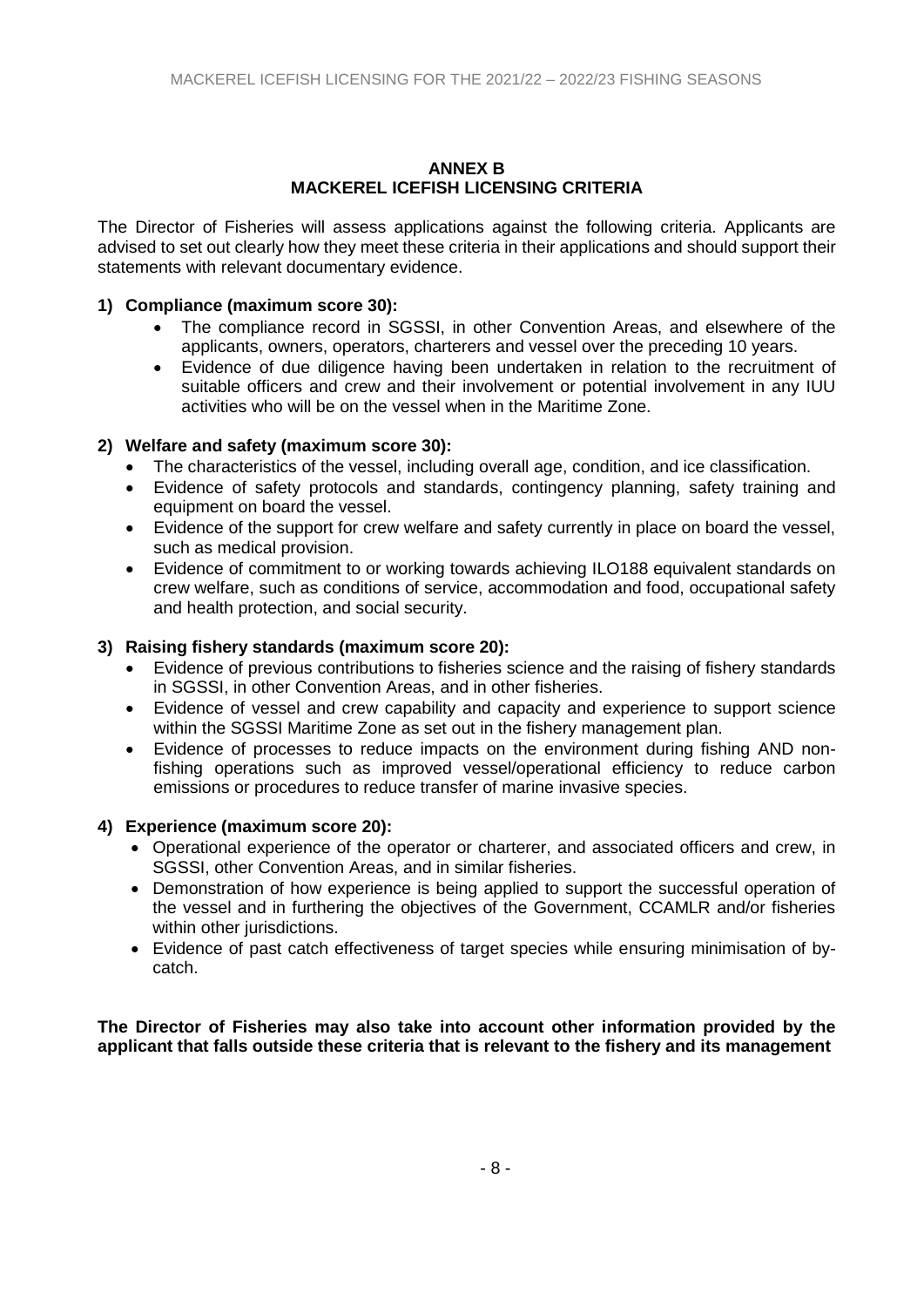#### **ANNEX C IUU FISHING AND OTHER DEFINITIONS**

#### *Explanatory note:*

*The origin of many of these definitions and the approach taken by the Government to IUU fishing derives in large measure from EC Council Regulation (EC) No 1005/2008.*

For the purposes of the Licence Conditions:

- 1. 'illegal, unreported and unregulated fishing' or 'IUU fishing' means fishing activities which are illegal, unreported or unregulated;
- 2.'illegal fishing' means fishing activities:

(a) conducted by national or foreign fishing vessels in maritime waters under the jurisdiction of a State, without the permission of that State, or in contravention of its laws and regulations;

(b) conducted by fishing vessels flying the flag of States that are contracting parties to a relevant regional fisheries management organisation or any other relevant management organisation, but which operate in contravention of the conservation and management measures adopted by that organisation and by which those States are bound, or of relevant provisions of the applicable international law; or

(c) conducted by fishing vessels in violation of national laws or international obligations, including those undertaken by cooperating States to a relevant regional fisheries management organisation;

3.'unreported fishing' means fishing activities:

(a) which have not been reported, or have been misreported, to the relevant national authority, in contravention of national laws and regulations; or

(b) which have been undertaken in the area of competence of a relevant regional fisheries management organisation and have not been reported, or have been misreported, in contravention of the reporting procedures of that organisation;

4. 'unregulated fishing' means fishing activities:

(a) conducted in the area of application of a relevant regional fisheries management organisation by fishing vessels without nationality, by fishing vessels flying the flag of a State not party to that organisation or by any other fishing entity, in a manner that is not consistent with or contravenes the conservation and management measures of that organisation; or

(b) conducted in areas or for fish stocks in relation to which there are no applicable conservation or management measures by fishing vessels in a manner that is not consistent with State responsibilities for the conservation of living marine resources under international law;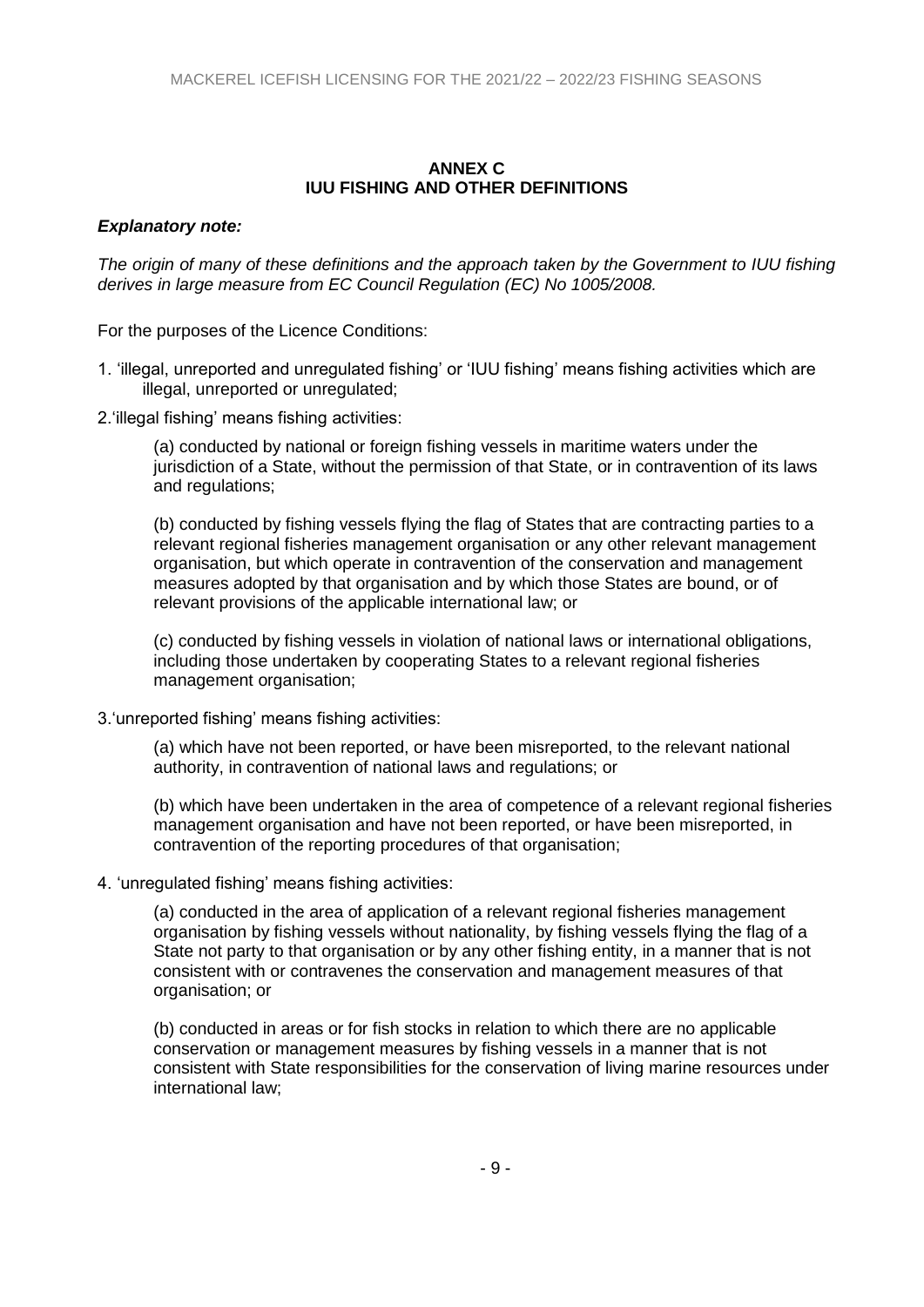- 5.'fishing vessel' means any vessel of any size used or intended for use for the purposes of commercial exploitation of fishery resources, including support ships, fish processing vessels, vessels engaged in transhipment and carrier vessels equipped for the transportation of fishery products, except container vessels.
- 6.A fishing vessel shall be presumed to be engaged in IUU fishing if it is shown that, contrary to the applicable law or the applicable conservation and management measures it has:

(a) fished without a valid licence, authorisation or permit issued by the flag State or the relevant coastal State; or

(b) not fulfilled its obligations to record and report catch or catch-related data, including data to be transmitted by satellite vessel monitoring system, or to give prior notices; or

(c) fished in a closed area, during a closed season, without or after attainment of a quota or beyond a closed depth; or

(d) engaged in directed fishing for a stock which is subject to a moratorium or for which fishing is prohibited; or

(e) used prohibited or non-compliant fishing gear; or

(f) falsified or concealed its markings, identity or registration; or

(g) concealed, tampered with or disposed of evidence relating to an investigation; or

(h) obstructed the work of officials in the exercise of their duties in inspecting for compliance with the applicable conservation and management measures; or the work of observers in the exercise of their duties of observing compliance with the applicable rules; or

(i) taken on board, transhipped or landed undersized fish in contravention of the legislation in force; or

(j) transhipped or participated in joint fishing operations with, supported or re-supplied other fishing vessels identified as having engaged in IUU fishing, in particular those included in the various IUU vessel list or in the IUU vessel list of a regional fisheries management organisation; or

(k) carried out fishing activities in the area of a regional fisheries management organisation in a manner inconsistent with or in contravention of the conservation and management measures of that organisation and is flagged to a State not party to that organisation, or not cooperating with that organisation as established by that organisation; or

(l) no nationality and is therefore a stateless vessel, in accordance with international law.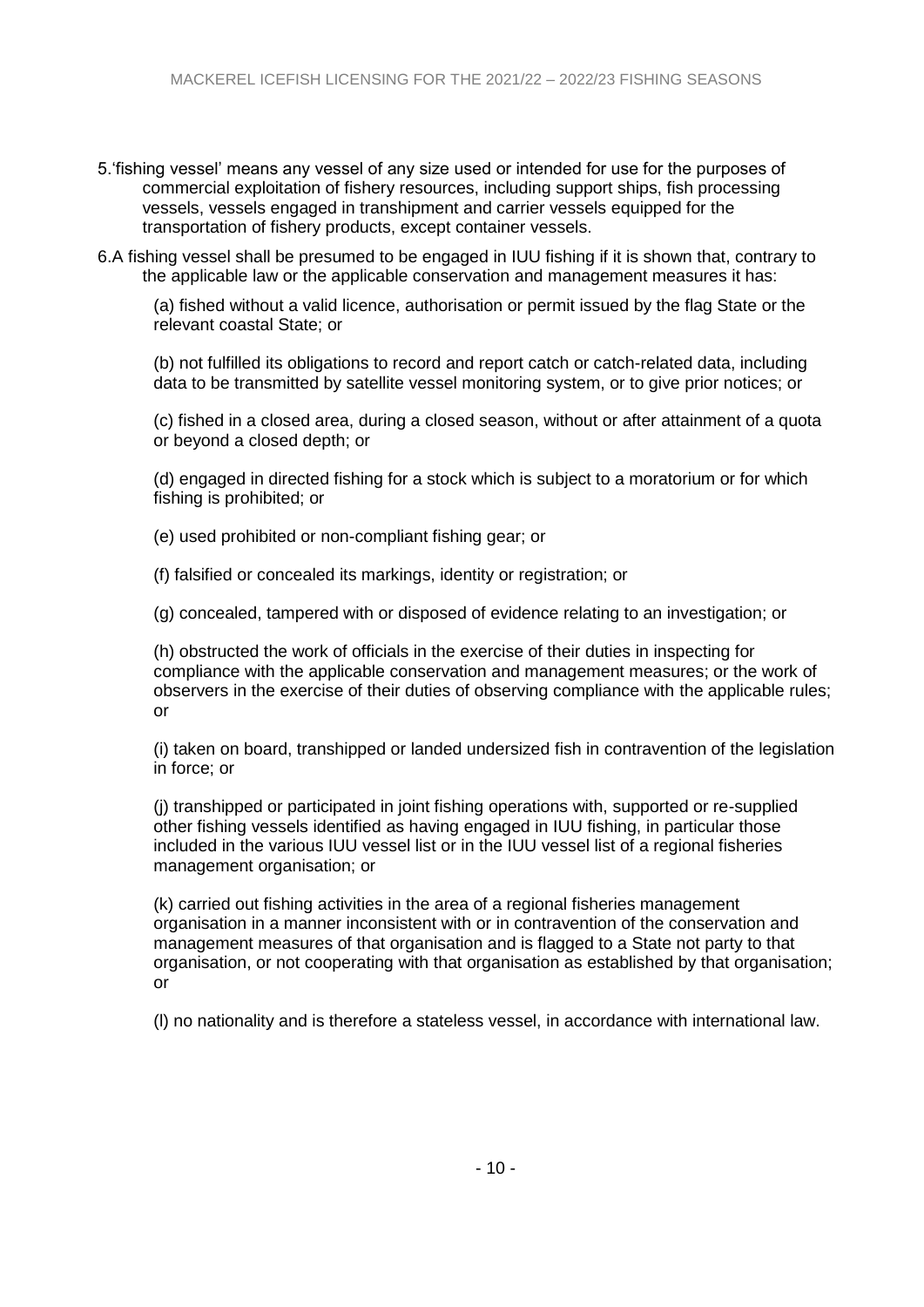7. All of the activities set out above are considered to be serious infringements. When determining what action to take when considering such matters, the Director of Fisheries may take account of the assessment of the gravity of the infringement in question as determined by the relevant competent authority but they are not bound to follow their assessment. In addition to such considerations the Director of Fisheries is entitled to take into account the actual or potential damage to the reputation of the Government and/or the fishery and/or the environment that has been or may be caused.

## *Associate*

- 1. The term 'person' includes
	- a. individuals; and
	- b. extant corporate or unincorporated bodies or legal entities that have either,
		- i. in the jurisdiction of South Georgia and the South Sandwich Islands; or
		- ii. in the jurisdiction within which they were formed or in which they operate a distinct legal personality including the capacity to enter into contracts or to sue or be sued in their own name.
- 2. The term 'former entity' refers to any entity referred to in sub-paragraph 1(b) above that has ceased to exist, such as being liquidated or wound up in the previous 10 years.
- 3. A person is an associate of an individual if that person is–
	- a. the individual's husband or wife or civil partner,
	- b. a relative of–
		- i. the individual, or
		- ii. the individual's husband or wife or civil partner, or
	- c. the husband or wife or civil partner of a relative of–
		- i. the individual, or
		- ii. the individual's husband or wife or civil partner.
- 4. A person is an associate of any person if they are in partnership, whether or not with one or more other persons.
- 5. A person is an associate of another person where both are members of a limited liability partnership.
- 6. A person is an associate of another person where one of the persons is a limited liability partnership and the other is a member of that partnership.
- 7. A person is an associate of another person if they are in partnership with the husband, wife or civil partner or close relative of that other person; and a Scottish firm is an associate of any person who is a member of the firm.
- 8. A person is an associate of another person if either a contract of service or a contract for services exists between them.
- 9. A person is an associate of another person if one is lending money or providing finance to another.
- 10. A person is an associate of another person if one has the benefit of a charge or mortgage secured upon assets of another.
- 11. A person in their capacity as trustee of a trust, other than a pension scheme or an employees' share scheme, is an associate of another person if the beneficiaries of the trust include, or the terms of the trust confer a power that may be exercised for the benefit of, that other person or an associate of that other person.
- 12. A company is an associate of another company
	- a. if the companies are members of the same group of companies; or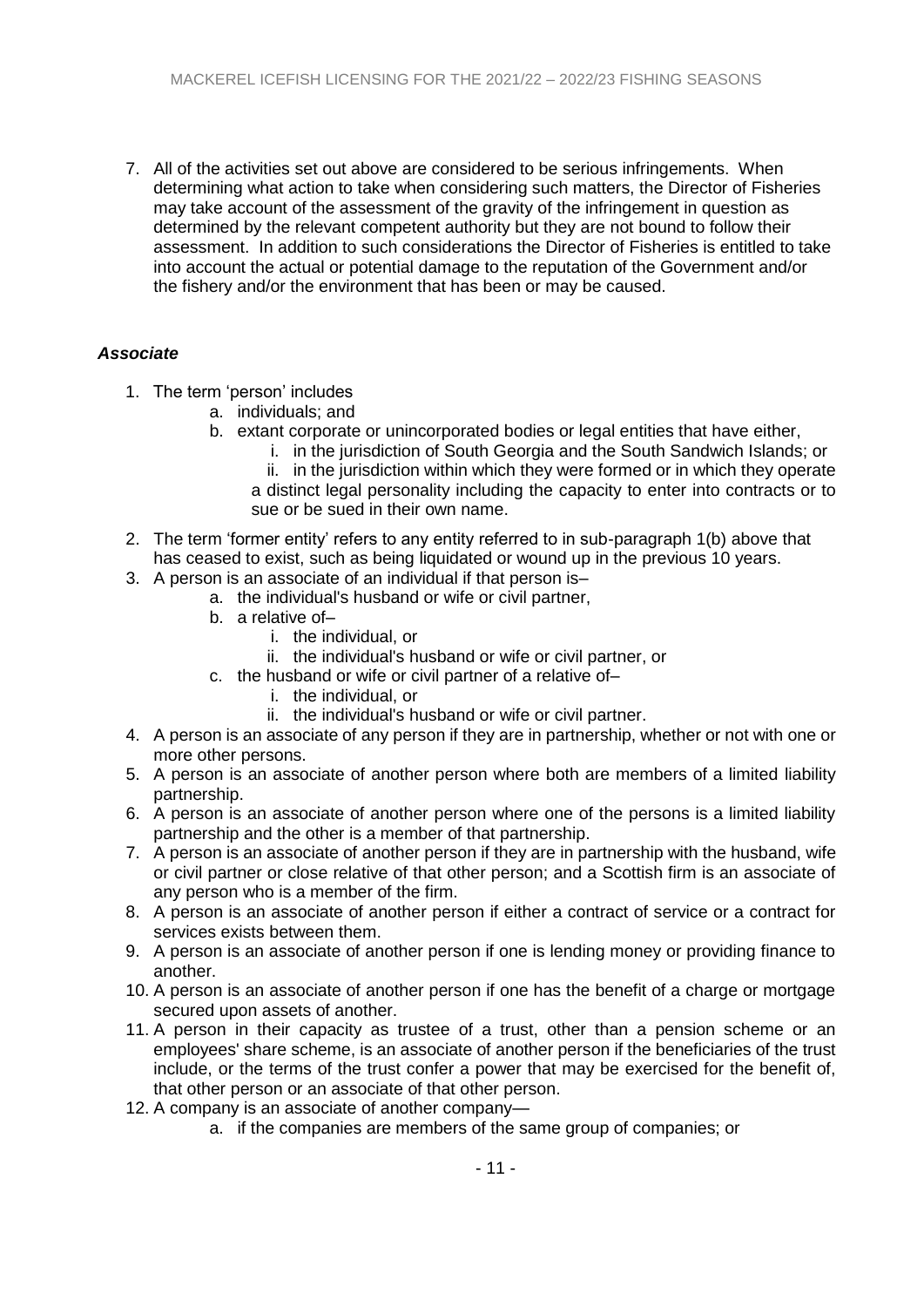- b. if the same person has control of both companies; or
- c. if a person has control of one company and that person's associates control the other; or
- d. if a person has control of one company and that person's associates control the other company with that person; or
- e. if a group of two or more persons has control of each company, and the groups either consist of the same persons or could be regarded as consisting of the same persons by treating (in one or more cases) a member of either group as replaced by an associate of that member.
- 13. A company is an associate of another person if:
	- a. that person has control of it; or,
	- b. if that person and that person's associates together have control of it; or
	- c. if that person has lent money secured by a charge on any of the company's assets; or,
	- d. if that person and that person's associates together have lent money that is secured by a charge on any of the company's assets.
- 14. Where a former entity:
	- (a) owed £5,000 or more either to the Government of South Georgia and the South Sandwich Islands or to the UK Government; and
	- (b) was wound up, struck off, or liquidated (or underwent a similar process in another jurisdiction) where it ceased to have legal personality;

then the fact that the former entity has ceased to have legal personality shall be disregarded when determining whether a person is an associate.

### **Notes**:

- 1. A person is a relative of an individual if he or she is that individual's brother, sister, uncle, aunt, nephew, niece, lineal ancestor or lineal descendant, treating
	- i. any relationship of the half-blood as a relationship of the whole blood and the stepchild or adopted child of any person as his or her child, and
	- ii. an illegitimate child as the legitimate child of his mother and reputed father.
- 2. For the purposes of determining whether someone is an associate:
	- a. Any director or other officer of a company is to be treated as employed by that company.
	- b. A person is to be taken as having control of a company if
		- i. the directors of the company or of another company which has control of it (or any of them) are accustomed to act in accordance with that person's directions or instructions, or
		- ii. that person is entitled to exercise, or control the exercise of, one third or more of the voting power at any general meeting of the company or of another company which has control of it;

and where two or more persons together satisfy either of the above conditions, they are to be taken as having control of the company.

"Company" includes any body corporate (wherever incorporated); and references to directors and other officers of a company and to voting power at any general meeting of a company have effect with any necessary modifications.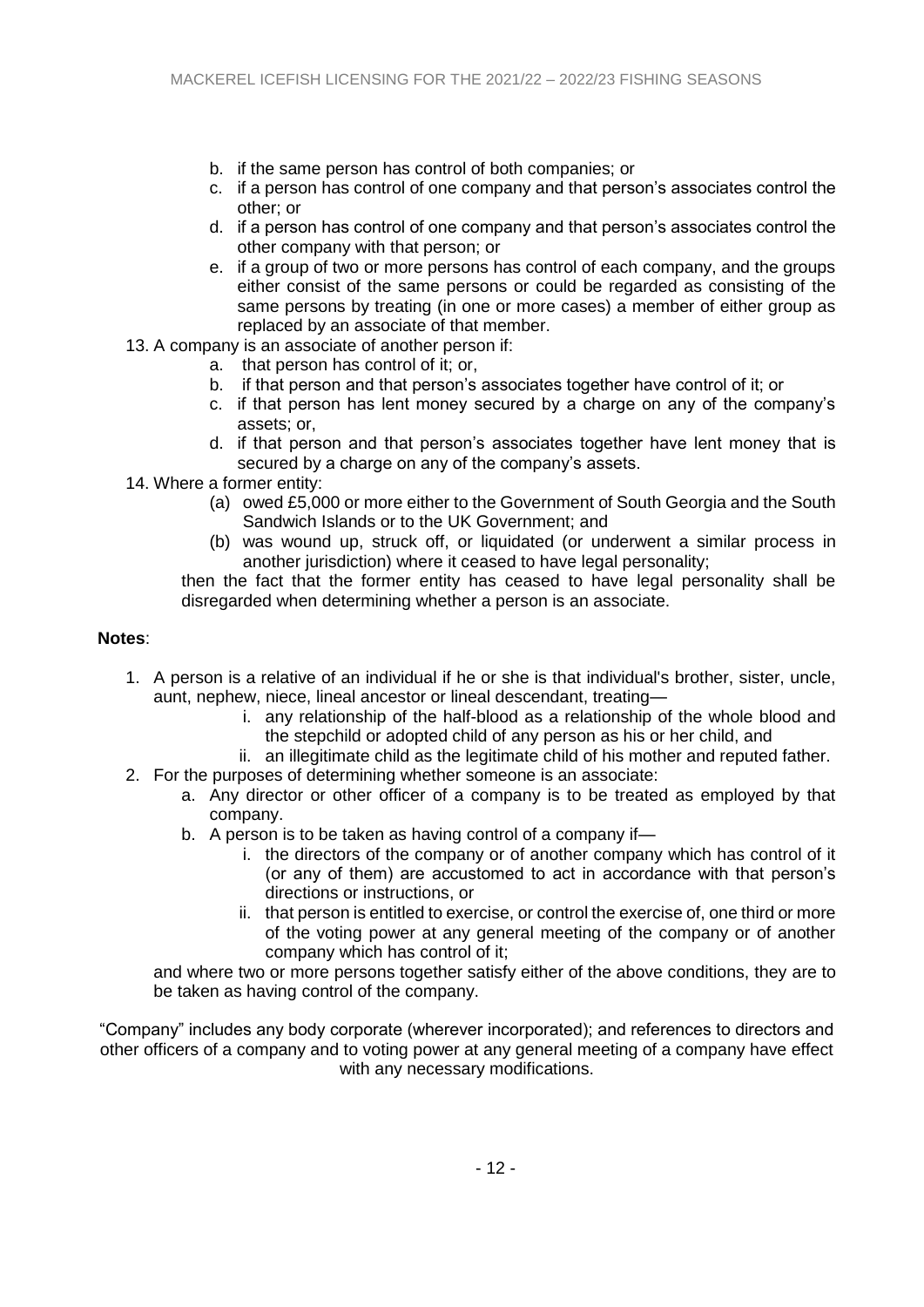### **ANNEX D LICENCE CONDITIONS**

This section sets out the conditions which apply to every licence.

# **A. Inspection**

At the start of each fishing season and prior to commencing any fishing activity the licensed vessel must be presented for inspection to the Government's Officers at King Edward Point, South Georgia or to such other location as the Director of Fisheries may direct.

In addition to inspecting the vessel for compliance with the terms of this Licence the Government Officers shall be entitled to conduct such further examinations and inspections of the vessel, its equipment and everything within it or on it, whether or not belonging to the owner, vessel, the master, the crew or any other person embarked thereon as they may in their absolute discretion consider relevant or necessary to fulfil their licensing and fishery functions.

If the vessel fails the inspection, it must not commence any fishing activity before the reason for failing the inspection has been remedied to the satisfaction of a Government Officer or until the Director of Fisheries otherwise consents.

# **B. CCAMLR**

All relevant CCAMLR Conservation Measures are incorporated into this licence and must be complied with at all times.

A copy of the most recent version of CCAMLR Conservation Measures must be available at all times for inspection by the master, the crew and any observer on board the vessel.

### **C. Documentation**

The vessel must have on board the following documentation. This documentation must be kept in date, and renewed or updated documentation must be provided to GSGSSI at the earliest opportunity or on request:

- a licence from the vessels Flag State to fish for icefish in CCAMLR Subarea 48.3;
- a full and complete copy of the current icefish licence issued by the Director of Fisheries together with all licence conditions and such further or additional documentation and information so as to enable the master, the crew and any observer to understand and comply with its terms and conditions.
- Fisheries (Conservation and Management) Ordinance 2000; the relevant certificates of competency for the master, officers and relevant members of the crew;
- the relevant certificates of competency for the master, officers and relevant members of the crew;
- Flag State safety certificate;
- relevant certificates relating to the radio and other communications equipment and for its use;
- a ship sanitation certificate;
- a wreck removal certificate;
- a certificate of insurance or other financial security of civil liability for bunker oil pollution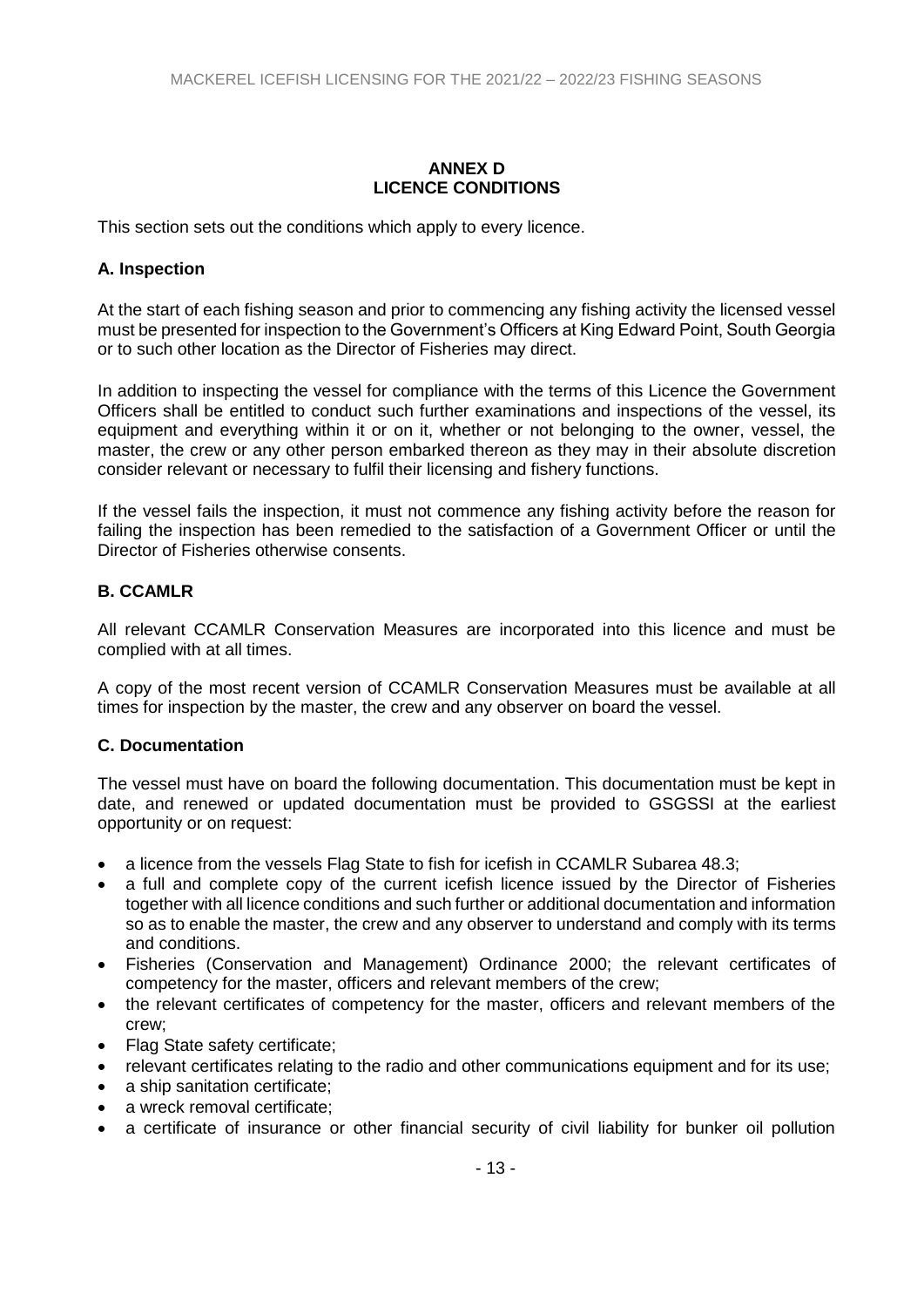damage;

- a fire plan for the vessel;
- a contingency plan and evidence that the master and crew have been trained for emergencies and other eventualities;
- paper copies of Admiralty charts 4213, 3588 and 3587;
- a plan of the vessel;
- a policy statement setting the health, safety and welfare standards to be provided for the officers, crew and anyone else on board the vessel; and
- in respect of each officer and member of the crew a signed copy of their contract of employment, or Fisher Work Agreement or similar document.

# **D. Safety and operational**

The vessel must have, for so long as the vessel remains within the South Georgia & the South Sandwich Islands Maritime Zone:

- a fluent English speaker on board who must be identified to the Government Officer before the licensing inspection;
- an operational Class A Automatic Identification System (AIS) which must remain switched on at all times within the Maritime Zone;
- an operational and tamperproof Vessel Monitoring System (VMS) on board which conforms to the standards set out in the box below and which makes VMS transmissions hourly to the designated Fisheries Monitoring Centre;

| <b>Guidance on VMS</b>                                                                                                                                                                                                                                                                                                                                                                                                                                 |
|--------------------------------------------------------------------------------------------------------------------------------------------------------------------------------------------------------------------------------------------------------------------------------------------------------------------------------------------------------------------------------------------------------------------------------------------------------|
| Automatic Location Communicators on vessels which intend to fish in the South Georgia &<br>the South Sandwich Islands Maritime Zone must have:                                                                                                                                                                                                                                                                                                         |
| An internal GPS Static Unique Identifier<br>An internal connection to GPS and satellite communications antenna(e)<br>An internal power connection<br>An internal backup battery<br>Physical seals for unit and bulkhead connections<br>Solid state memory capable of storing the following events and forwarding them on<br>resumption of service:<br>- Power cut<br>- Power on / power off<br>- Loss of GPS signal<br>- Loss of communications signal |

- Unit opened (intrusion alarm)
- History of position information
- suitable communication equipment and back-up equipment;
- a pilot ladder which conforms to the standards set out in IMO Resolution A889 (21) for Pilot Ladders;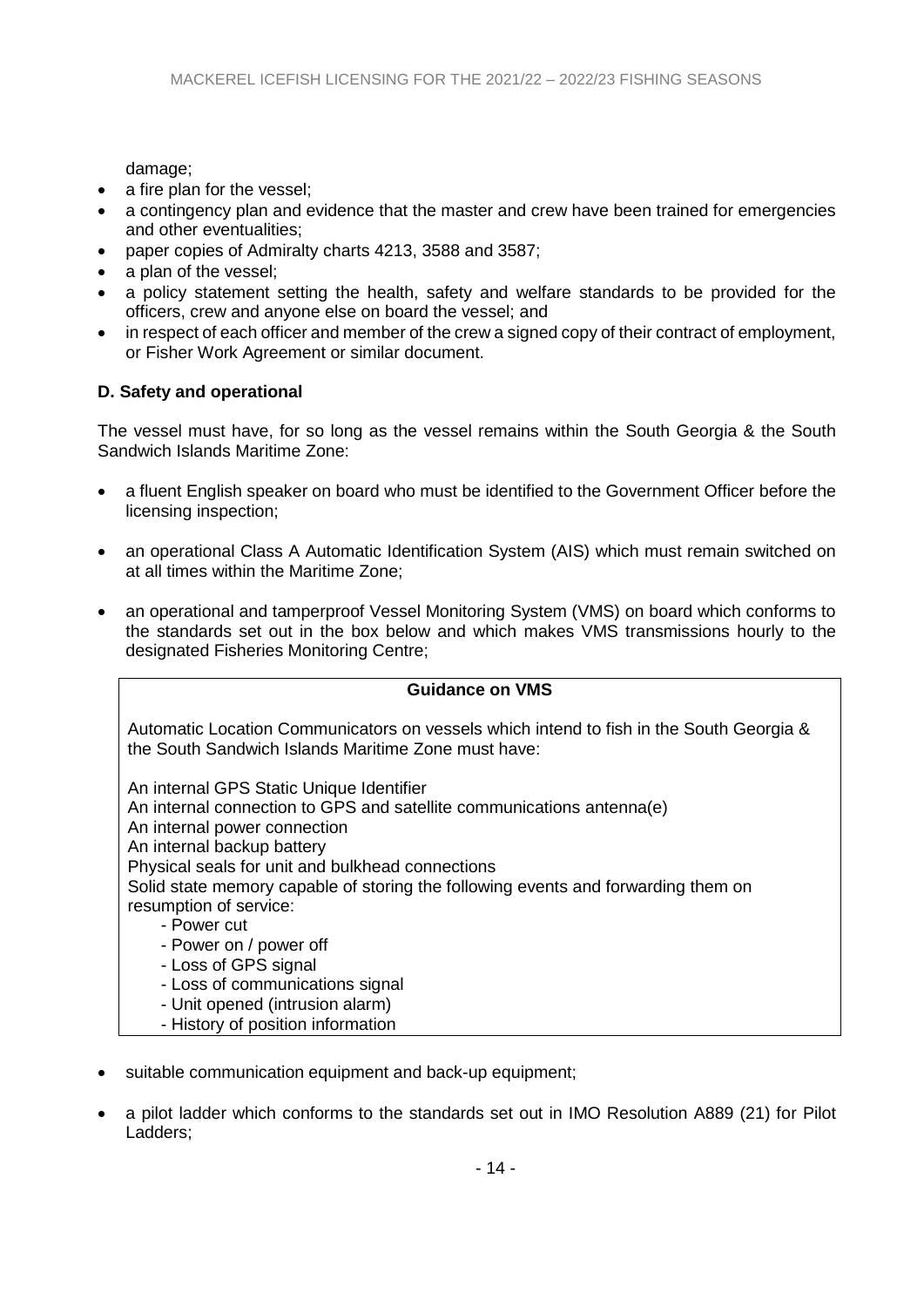- markings in accordance with the FAO Standard Specifications for the Marking and Identification of Fishing Vessels;
- a statement from the UK Maritime and Coastguard Agency (MCA) or an MCA-approved inspector to confirm their compliance with the Torremolinos Protocol of 1993 relating to the Torremolinos International Convention for the Safety of Fishing Vessels 1977<sup>4</sup>;
- sufficient life jackets for all personnel (including the observer(s)), which must be in good condition, fitted with light (with batteries in date), whistle and reflective tape and be accessible in the event of an emergency;
- sufficient life raft places on both port and starboard sides for all personnel (including the observer(s)) who will be on board;
- sufficient immersion suits for all personnel (including the observer(s)), which must be in good condition and readily accessible in case of emergency;
- appropriate medical equipment and medical supplies and have on board someone who is qualified or trained in first aid and other forms of medical care and who has the necessary knowledge to use the medical equipment and supplies;
- access to a prearranged system of medical advice to vessels at sea by radio or satellite communication, including specialist advice, which shall be available at all times; and

### **E. Environmental**

<u>.</u>

The vessel must at all times be operated and managed in such fashion, and its officers, and crew must at all times conduct themselves in such fashion so as to ensure a high level of protection for the environment (including all relevant land, water, air, wildlife, wildlife habitats, aquatic life, aquatic habitats and biosecurity).

Without prejudice to the generality of the forgoing the vessel, its officers and crew must at all times:

- not import or possess any animal or part thereof, except as permitted under a fishing licence, which would constitute a breach of the Wildlife and Protected Areas Ordinance 2011, as amended (see www.gov.gs/docsarchive/legislation/ for further information);
- comply with biosecurity requirements set out within the Government's Biosecurity Handbook which is updated annually including with regard to the deployment of rodent bait stations on board the vessel and deployment of rat guards (see [www.gov.gs/biosecurity/](http://www.gov.gs/biosecurity/) for further information);

<sup>4</sup> Non UK-flagged vessels may, at their expense, secure a Torremolinos-equivalent inspection from the Government's designated inspector.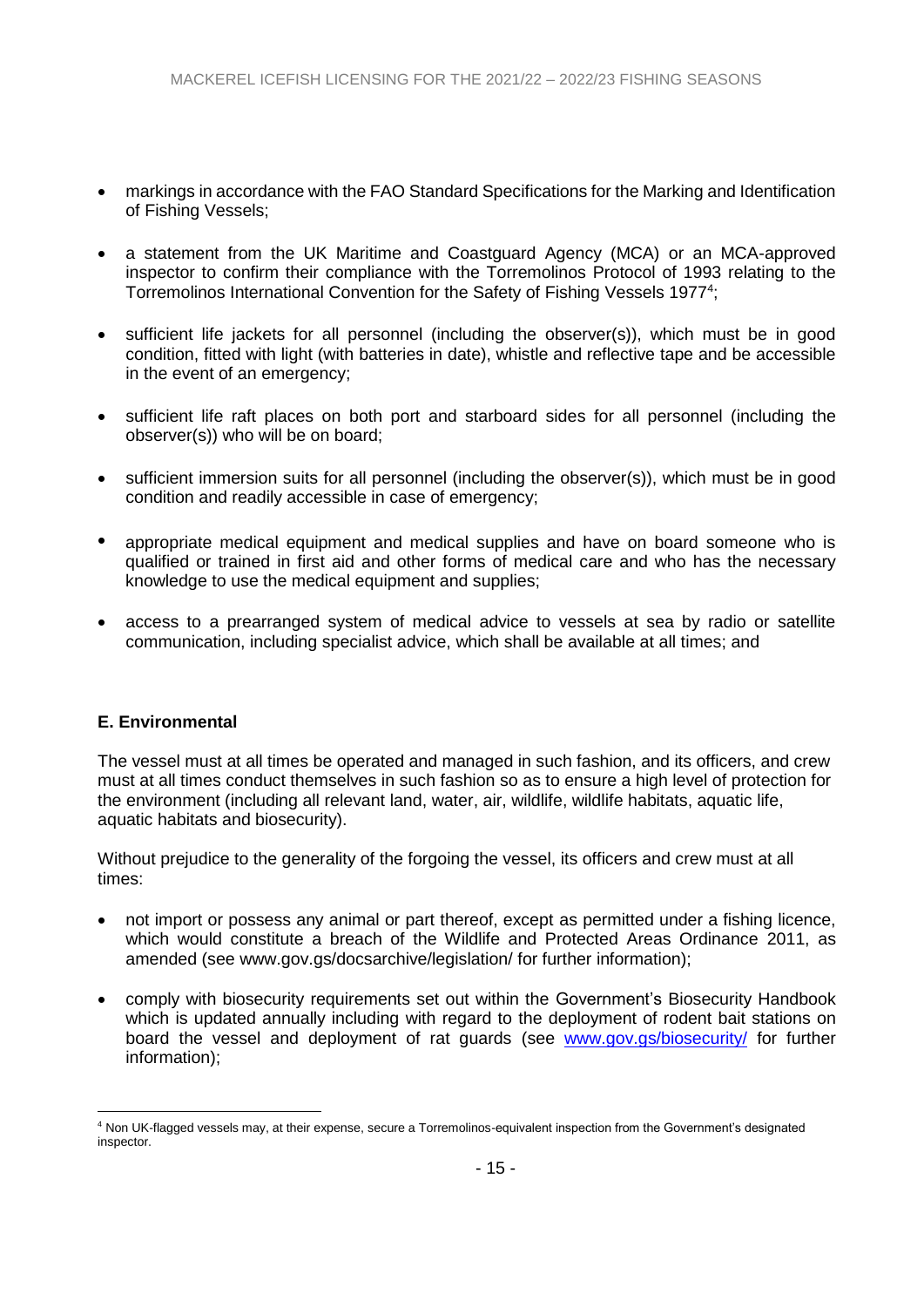- enable access to rodent detection dogs and their handlers, as required, for the purpose of identifying and mitigating biosecurity risk;
- comply with the provisions of the Marine Protected Areas Order 2019 which prohibits fishing activity within 30km of South Georgia, and within 12 nautical miles from Clerke Rocks, unless a permit is issued to the vessel's operator under the Wildlife and Protected Areas Ordinance (see [www.gov.gs](http://www.gov.gs/) for further information on the MPA and associated legislation);
- comply with legislation relating to the prohibition of use and carriage of Heavy Fuel Oils;
- not dump or discharge garbage, which must be incinerated or stored on board for disposal on shore (not on South Georgia). There are no suitable disposal facilities available within the territory or Maritime Zone of South Georgia & the South Sandwich Islands;
- not discard at sea:
	- (i) oil or fuel products or oily residues into the sea, except as permitted under Annex I of MARPOL 73/78;
	- (ii) food wastes not capable of passing through a screen with openings no greater than 25 mm;
	- (iii) poultry or parts (including egg shells);
	- (iv) sewage within 12 nautical miles of land, or while the ship is travelling at a speed of less than 4 knots;
	- (v) incineration ash.
- comply with the requirements of CM 25-03 (2019) and CM 42-01 (2019) for the minimisation of incidental mortality of seabirds and marine mammals. Should any vessel catch a total of 20 seabirds in a season it shall cease fishing and shall be excluded from further participation in the fishery in that season;
- undertake all net maintenance on deck and ensure no discharge of offal should take place during shooting or hauling or during the 30-minute period prior to shooting or hauling. To protect the net it is permitted to use a single thickness chafer, or a strengthening bag around the cod end, of at least 135mm mesh, which must be open at the cod end.

# **F. Currency of information**

The Applicant must notify the Director of Fisheries as soon as practicable by email throughout the period of the licence:

 of any actual or proposed changes to any of the information supplied in the Application Form, including (but without limiting the generality of the obligation) any changes in the identity of the State to which the vessel is flagged; any changes in the identity of the owners, charterers, operators, master, officers and crew; and any changes to the welfare and safety standards which will apply on board the vessel;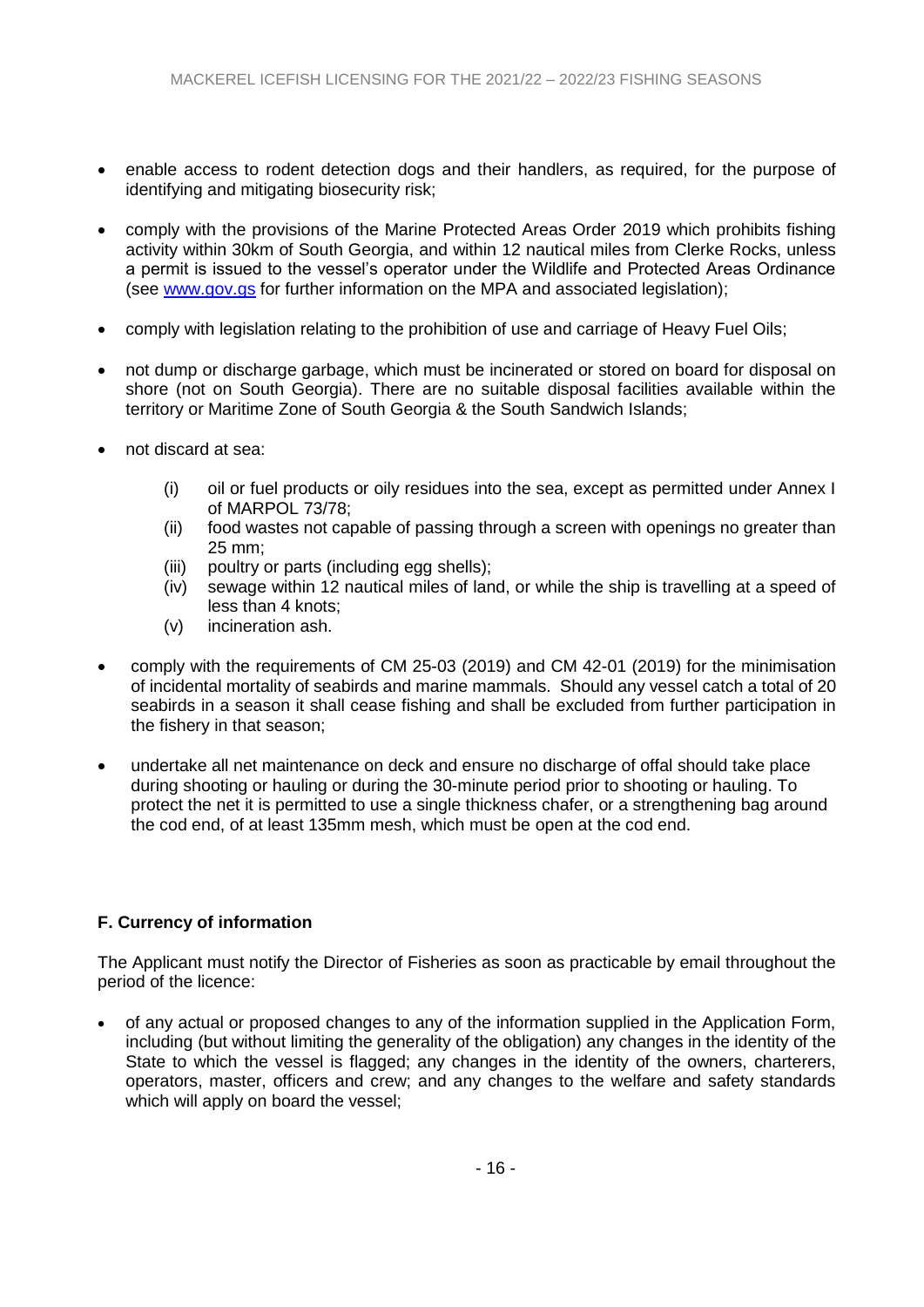of any matters which have occurred since the Application Form was submitted concerning the compliance record (including any convictions, any pending or ongoing prosecutions or investigations, any other enforcement action such as the imposition of any civil penalty) concerning the vessel, the vessel owners, its operators, or charterers, the master, its officers, its crew or any Associates of such persons.

Without prejudice to any action the Director of Fisheries may take when advised of such changes or matters a failure to notify the Director of Fisheries may of itself lead to enforcement action which can include the revocation or suspension of the licence

# **G. Reporting**

Reporting must be undertaken in line with relevant CCAMLR Conservation Measures. Current CCAMLR forms can be downloaded from [www.ccamlr.org/en/data/data-forms.](http://www.ccamlr.org/en/data/data-forms)

In addition to all compulsory CCAMLR reporting, licence holders must satisfy the Government's reporting requirements. These include:

- daily catch and position reports which must be made to the Government Officer at King Edward Point. This will include whale sightings (number and species), incidental catches, vessel sightings and bird strikes;
- daily vessel position reports which must be sent to the GSGSSI Fisheries Patrol Vessel whilst the vessel is fishing within the South Georgia & the South Sandwich Islands Maritime Zone. Government Officers will provide details;
- bird/mammal strike reports which must be submitted to Government Officers at King Edward Point as soon as possible after the bird/mammal strike.

# **H. Observers**

The vessel must have:

- an observer, appointed under the CCAMLR Scheme of International Scientific Observation, on board while fishing, for whom a single-occupancy officer-standard cabin must be provided and for whom an emergency action plan must be in place in the event of a serious incident involving an observer;
- a safe working area for the observer which must incorporate;
	- $\circ$  a non-slip workspace (suggested size of 2 m by 0.6 m) equipped with a good quality measuring board (suggested length 150 cm); and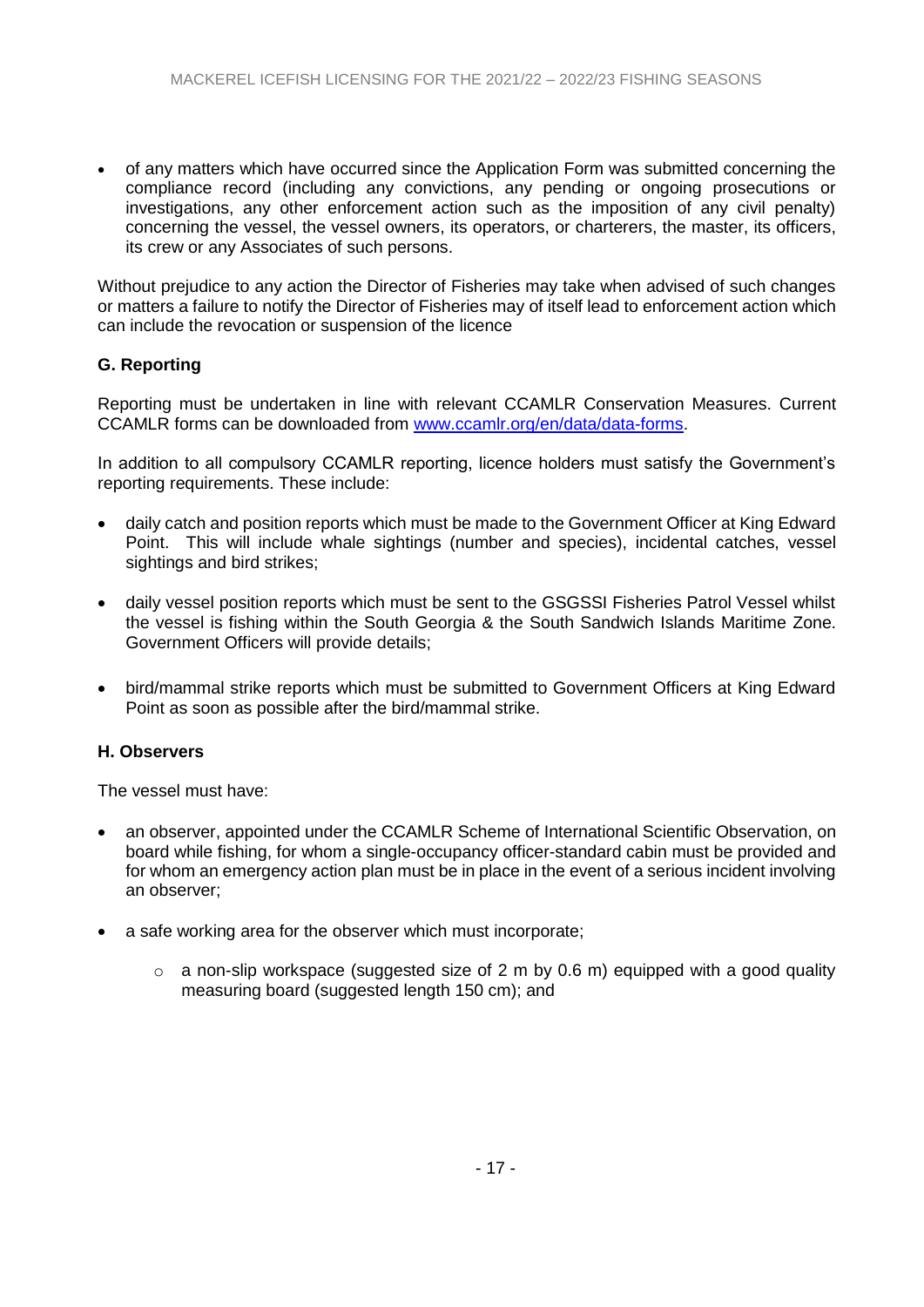$\circ$  easy access to a motion sensitive balance (close to the observer workstation) suitable for weighing 30kg and accurate to 10g.

#### **Guidance on observer deployments**

- vessel operators must liaise with GSGSSI and their observer contractors to arrange for observers to be placed on board vessels;
- GSGSSI may, from time to time, deploy a second observer or scientist on a rotational basis on all vessels. The second observer will provide extra observations, ensure consistency between observers on different vessels and undertake additional scientific work;
- the second observer or scientist must have either a single-occupancy officer-standard cabin or, if such is unavailable, may share a cabin with the primary observer.
- all reasonable efforts must be made to facilitate the completion of observer biological sampling and other tasks; and
- communications between the vessel and the observer will ordinarily be in English.

#### **I. Quota and By-catch**

Vessels must not exceed the quota of mackerel icefish for each season allocated by the Director of Fisheries.

Licence holders cannot transfer quota between vessels. In exceptional circumstances the Director of Fisheries will consider the reallocation of quota between vessels as set out in Annex E.

The vessel must comply with by-catch limits set out in CM 33-01 (1995) and CM 42-01 (2021).

### **J. Raising Fishery Standards**

#### **Crew Welfare**

Each licence holder and/or operator must ensure that:

- vessels have sufficient suitably trained and qualified officers and crew such that they can at all times navigate and operate safely, whilst also ensuring that all officers and members of the crew have regular and sufficient periods of rest of sufficient length so as to ensure and preserve their health, safety and welfare;
- all officers and crew members have a Fishers Work Agreement or similar written contract of employment which all have signed and understand. Each officer and crew member shall have been provided with a signed copy of the agreement that regulates their employment and their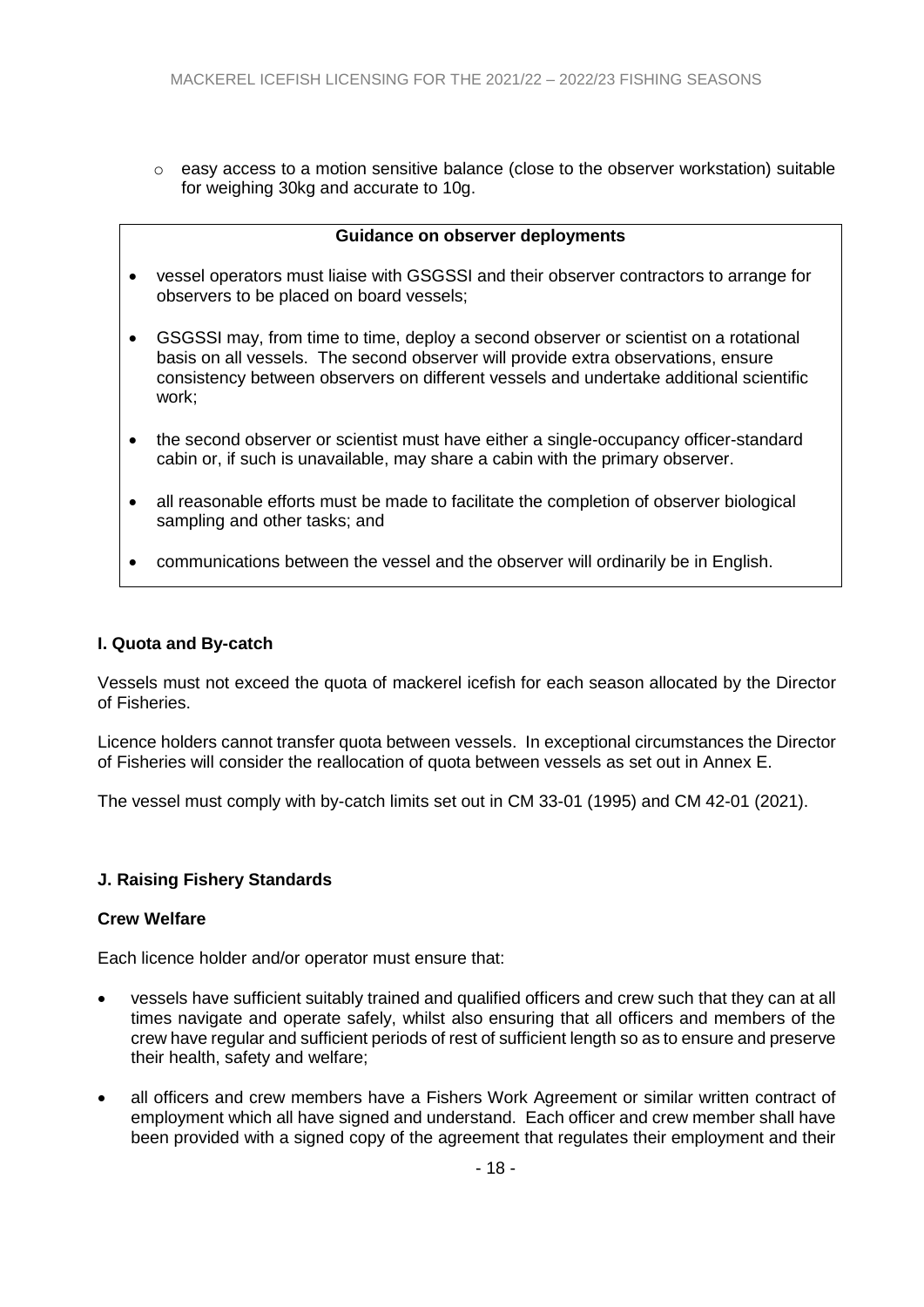position on the vessel whilst on board the vessel. The operator shall ensure that a copy of any such agreement shall be made available to the Director of Fisheries or any other Government Officer on request;

- all officer, crew and observer accommodation, all galleys, and messing areas, toilets, washing and showering facilities are kept clean, sanitary, decently habitable and safe, and maintained in a good state of repair;
- all officers, crew and observers are given reasonable facilities and opportunities to make contact with their families whilst on board the vessel;
- the vessel has established on-board suitable and sufficient procedures for the prevention of occupational accidents, injuries and diseases, and that all crew members have received appropriate training and on-board instruction and familiarisation with equipment to safely carry out any operations they will be engaged in;
- every person on board, including the observer, has received appropriate safety training, regular safely drills are conducted, and a log of all drills is maintained and available to GSGSSI officials on request; and
- that they deliver the commitments made in the licence application relating to raising crew welfare standards.

#### **Research**

Each vessel must:

- contribute to research in support of the Government's research priorities for the fishery set out in the fishery management plan. The Government will provide further information in advance of the fishing season; and
- deliver the commitments made by the applicant in the licence application relating to raising fishery standards, including in relation to science and innovation.

### **L. Prohibition on transfer of vessels, licences or quota**

The licence holder cannot:

- vary or transfer any licence or quota; or
- substitute a vessel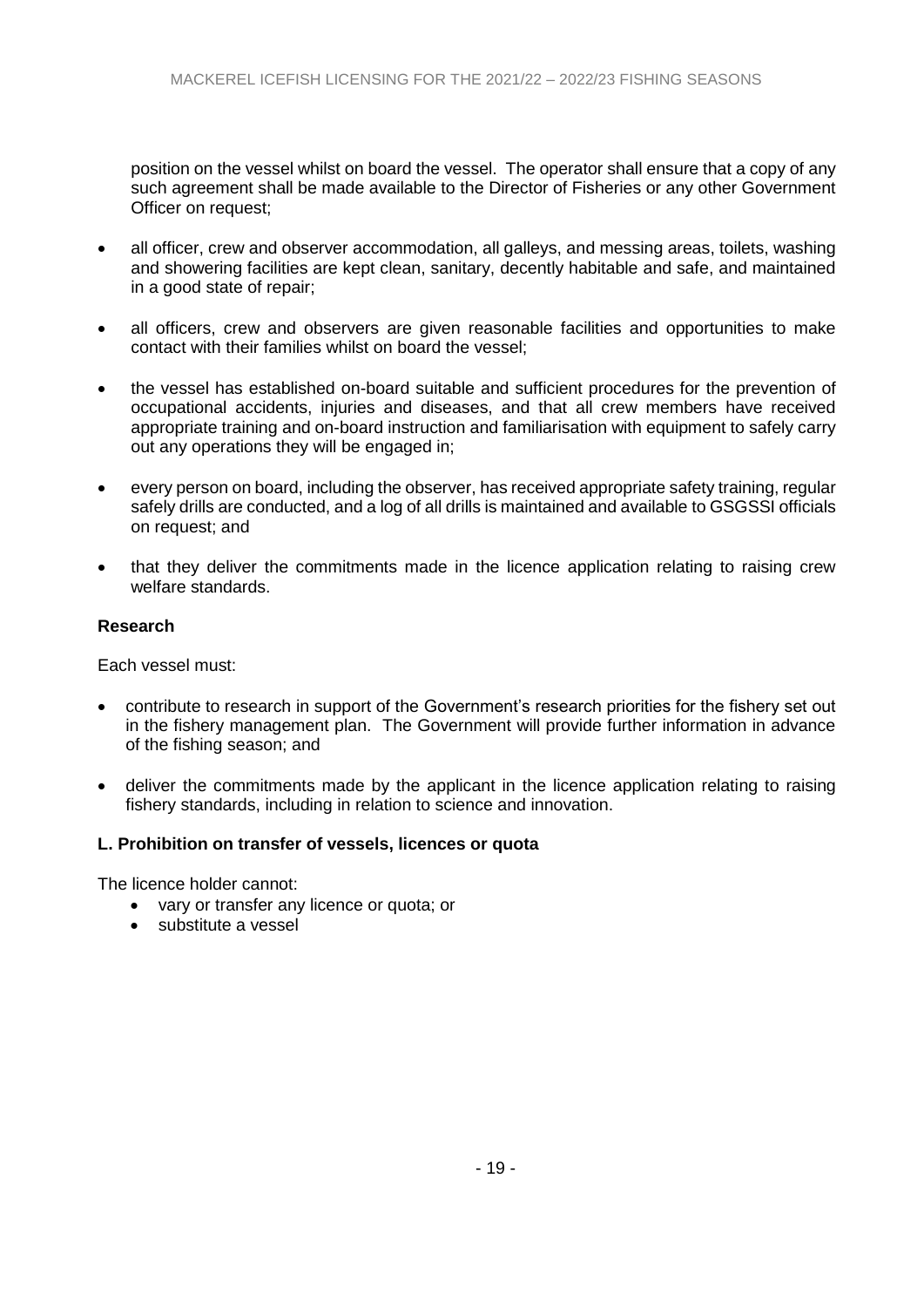# **Annex E**

#### **The application of the GSGSSI Fisheries Compliance and Enforcement framework to licensing of the South Georgia and the South Sandwich Islands icefish fishery**

Compliance and enforcement of the relevant laws and licensing conditions of the icefish fishery operating within the SGSSI Maritime Zone is undertaken in accordance with the Government's' Compliance and Enforcement framework.

## **Compliance - impact on licensing applications and current licences**

Any:

- enforcement action (which can range from prosecution to the provision of informal advice); and/or
- **•** investigation

concerning the compliance by operators, masters, officers, crews, vessels or any of their associates with the relevant law and licensing conditions including, but not limited to IUU:

- within the South Georgia and South Sandwich Islands Maritime Zone and/or licensed fishery; or
- in any other fishery;

and/or in relation to any other matter which touches upon the honesty, integrity or reliability of such person or persons must be disclosed promptly to the Director of Fisheries.

Such matters will be taken into account:

- when considering applications for a licence; and/or
- when considering whether any licence granted should be revoked or suspended during the currency of the licence.

Every application for a licence must disclose and include details of any and all:

- enforcement action; or
- investigation

that has occurred within the last 10 years and/or is ongoing or continuing concerning the compliance by operators, masters, officers, crews, vessels or any of their associates with the relevant law and licensing conditions including, but not limited to IUU:

- within the South Georgia and South Sandwich Islands Maritime Zone and/or licensed fishery; or
- in any other fishery;

or in relation to any other matter which touches upon the honesty, integrity or reliability of such person or persons.

The Government maintains a database of enforcement action it has taken. This will be crossreferenced during the licence application process.

When scoring the 'Compliance' criteria in the licence application or when considering what if any action should be taken during the currency of a licence the Director of Fisheries will consider the severity and frequency of any offences committed and the risks and/or damage they posed to:

- the fishery;
- the environment;
- the safety of the crew;
- the safety of others and of other vessels; and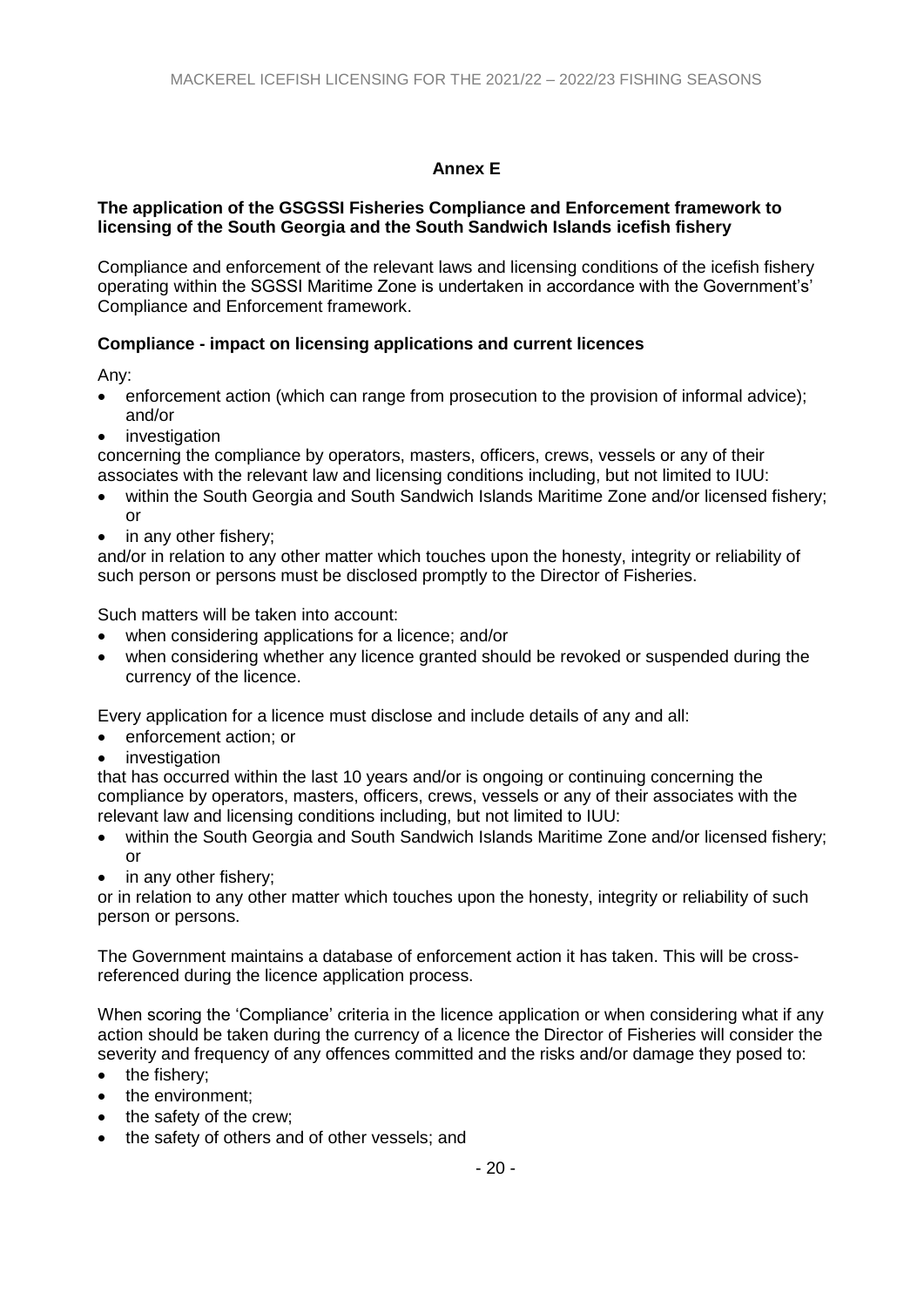• the reputation of those involved or affected.

In addition, the Director of Fisheries will consider:

- the penalty imposed (including costs, confiscations, forfeiture (including relief from forfeiture) and any compensation imposed or awarded);
- the extent of any financial or competitive advantage gained or disadvantage caused to others; and
- any remedial or corrective action taken or to be taken (e.g. to remedy the damage or to reduce the risk of further offending or non-compliance).

A record of serious and/or persistent non-compliance, or a successful prosecution will reduce the compliance score that can be achieved and reduce the chances of a licence being awarded.

Additional information on the nature and details of the offending will be sought both from licence applicants and the relevant competent authorities when necessary.

### **Enforcement action within the two-year licensing period.**

In addition to the steps and measures outlined or referred to above and elsewhere it should be noted that:

- Operations and activities in the licensed fishery are monitored continuously by or for the Government.
- Instances of non-compliance are liable to be investigated and enforcement action taken. Investigations and enforcement action will be proportionate. Further information can be found in the Compliance & Enforcement framework documentation.
- The Director of Fisheries has the power to
	- o revoke or suspend; or
	- o vary or amend the terms and conditions

of any licence at any time.

- Pursuant to FCMO s20 a licence holder who has been convicted of an offence, whether under FCMO or any regulations made under FCMO, and is again convicted of such an offence will forfeit their licence including its quota. This forfeiture is in addition to any other penalty imposed. Any and all fees paid for the licence will also be forfeit.
- When a licence has been revoked or forfeited, the Director of Fisheries may, at his or her discretion and depending on the circumstances, and subject to the requirements of FCMO and the licensing criteria, offer a licence and quota to the next highest scoring unsuccessful eligible applicant with a compliant vessel (not being the licence holder whose licence was revoked or forfeited) who is willing to accept the licence (which may or may not be on the same terms as the one revoked or forfeited) and pay the fees. Such a licence may commence in the same or in a subsequent fishing season. If the licence does not commence during the current fishing season the Director of Fisheries may reallocate any unused quota amongst the remainder of the licenced vessels including in such a way as to exclude the licence holder (if a licensee of other vessels) and/or their Associates.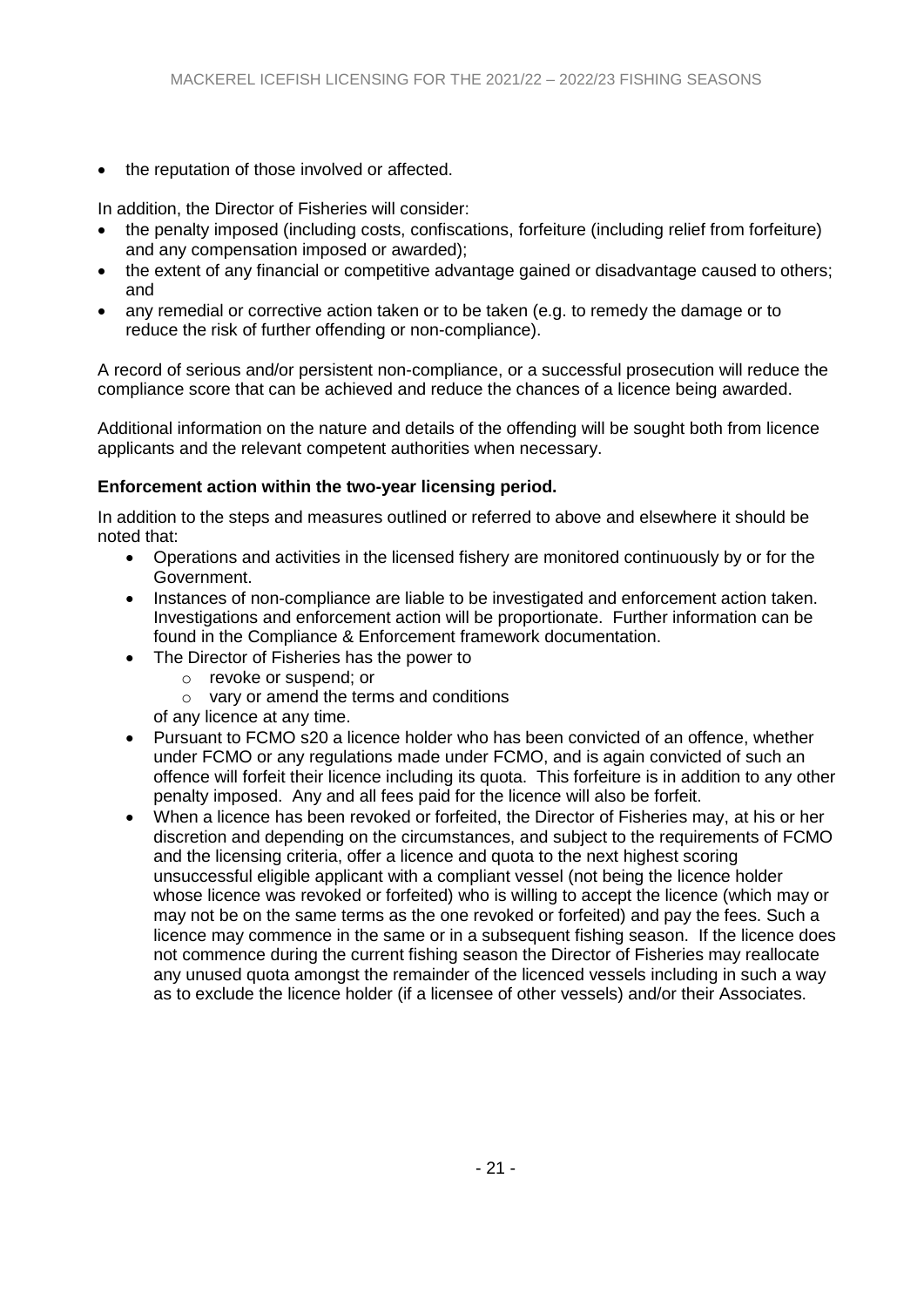## **Licensed vessel unable to complete a fishing season**

If, due to unforeseen and exceptional circumstances (such as force majeure), a vessel is unable to fish its quota once the fishing season has started, the Director of Fisheries may:

- offer the vessel's unfished icefish quota between other licensed vessels for the remainder of the fishing season. Any quota will be made available for sale to other licensed vessels, proportionally to their original allocation.
- retain the quota without reallocation. If the quota is retained by GSGSSI or it cannot be sold on to other licensed vessels, quota fees will not be refunded.

The Director of Fisheries' decision will be based on an assessment of management needs for regulation of the fishery including ensuring appropriate spatial coverage of the fishery to maintain sufficient research.